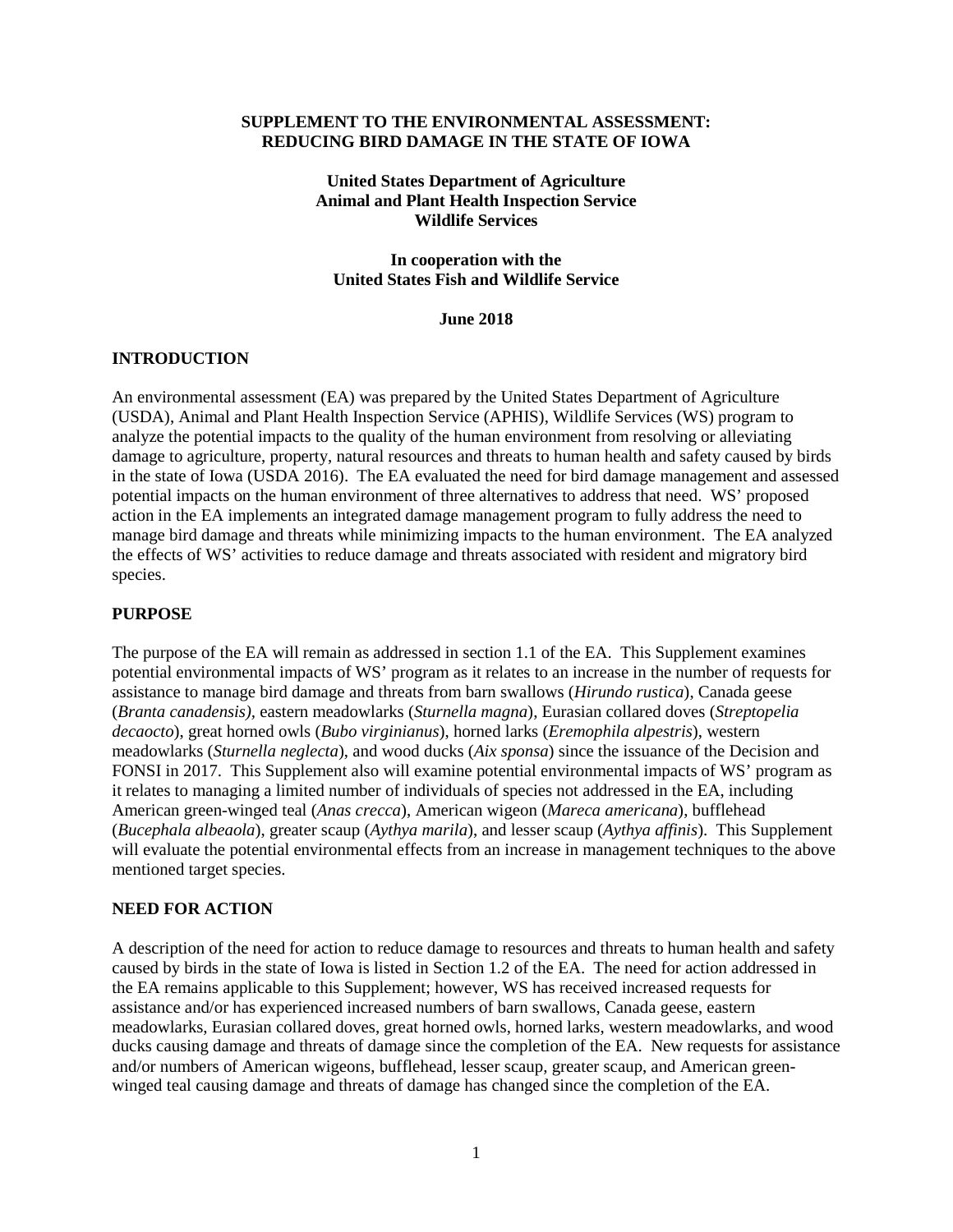Some species of wildlife have adapted to and have thrived in human-altered habitats. Birds are often responsible for conflicts with people. Those conflicts often lead people to request assistance with reducing damage to resources and to reduce threats to human safety. The need for action to manage damage and threats associated with birds arises from requests for assistance received by WS to reduce and prevent damage from occurring to four major categories: agricultural resources, property, natural resources, and threats to human health and safety.

## *Canada Geese*

The need to address Canada geese is based on increasing conflicts with this species and perhaps their expanding local urban populations. Most requests for assistance pertain to property damaged. There are varying types of damage, but most often pertain to excessive feces. Droppings cause damage to property, lower water quality, and decrease aesthetics of an area. Cooperators power wash areas of fecal buildup adding to local nutrient loads within storm water drainages and excess costs of labor and equipment upon maintenance departments. Canada geese also consume turf grasses and agricultural crops, causing a direct loss to individual farm incomes and increased soil erosion issues.

The increased local urban populations have also caused issues at a number of major airports. In FY 2017, WS' responded to requests from two airports to reduce the amount of Canada geese using the areas nearby their runways to roost, loaf, feed and nest. WS' used an array of techniques to capture individual birds which included: hand nets, chemical immobilization, shooting and drive traps. Afterwards, a notable decrease in Canada goose abundance, and use was observed and WS has since received additional requests for similar work at other Iowa airports.

WS has also started to receive requests for assistance from other city municipalities, golf courses and homeowner associations to resolve their conflicts with the geese. WS has provided technical assistance in the past, but cooperators are now seeking operational assistance as they are finding management actions to be too complex for average citizens.

# *Eurasian Collared Doves*

The need to address Eurasian collared doves is directly related to the increased number of doves reported by cooperators and the executive order pertaining to invasive species management. Eurasian collared doves are nonnative to the United States and are not afforded protection under MBTA (70 FR 12710- 12716). Their strong increasing trend suggests their adaptability as a species. Eurasian collard doves are typically encountered with feral pigeons and mourning doves at industrial sites foraging on grains and causing damaging situations. Eurasian collared doves have increased their presence at airfields and industrial plants in the past two years.

# *Wood Ducks*

Requests for wood duck damage management has increased from various cooperators and airports. New cooperators, and growing requests from existing cooperators, reported ducks causing damage to new properties, where wood ducks have not previously inhabited or caused damage. Wood ducks are considered a large bird capable of dealing critical damage to aircraft. WS has observed a substantial increase in the number of wood ducks congregating in and around airfields. This proportionally increases the threat of striking an aircraft.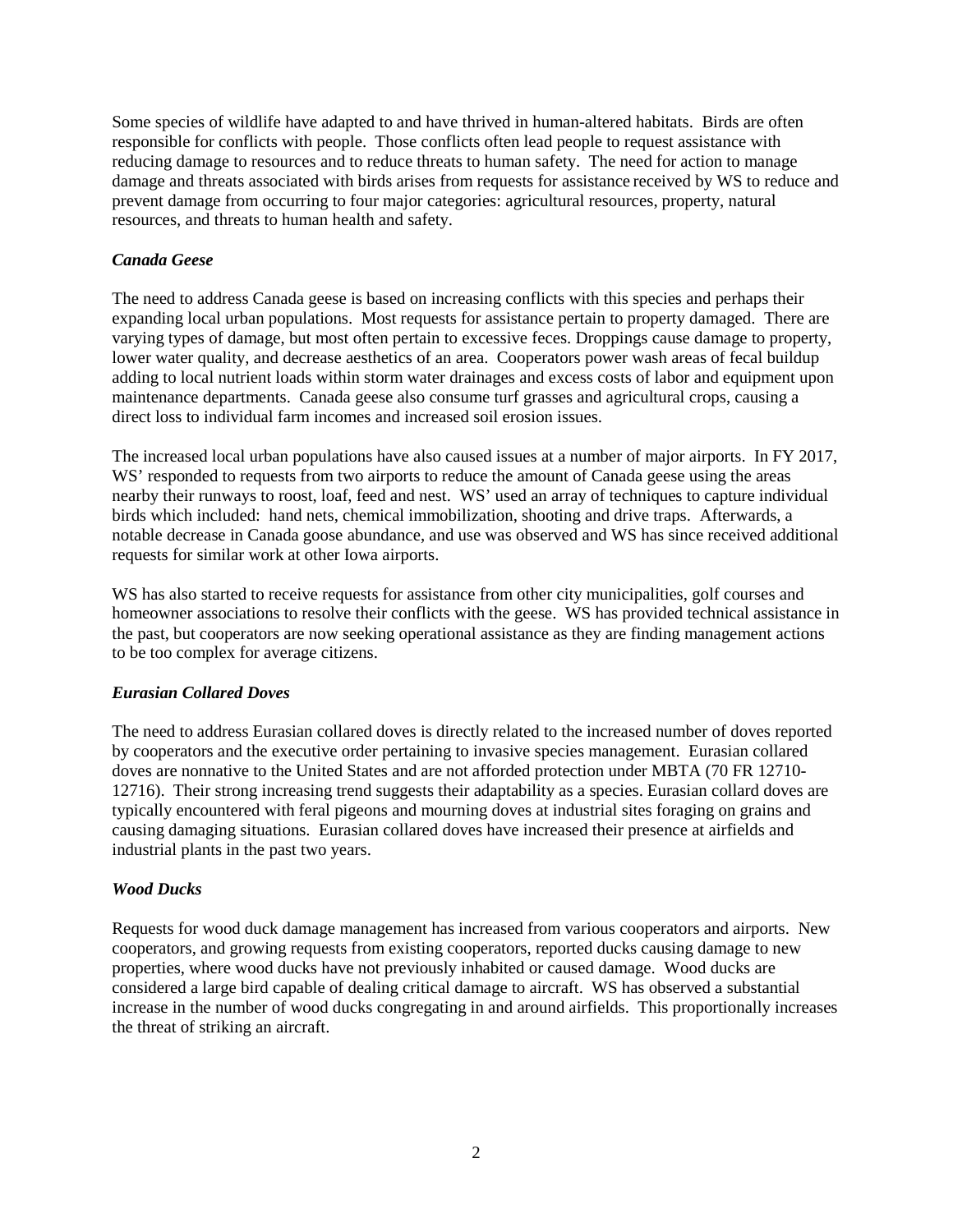#### *Horned Larks, Eastern Meadowlarks, Western Meadowlarks*

WS has observed substantial increases in these species congregating in and around airfields. Additionally, WS' airport cooperators have requested further assistance in mitigating the associated risks. Although horned larks are relatively small birds, weighing  $1 - 1.7$  ounces (28-48 g), they form large winter flocks which can be hazardous to aircraft. While meadowlarks do not form large flocks, these birds readily adapt to airport environments, particularly close to runways. Because of the high speeds attained by military aircraft and the special materials used to build military aircraft, collision with even one small bird can cause substantial damage.

### *Great Horned Owls*

In 2017, WS relocated 17 great horned owls away from the Des Moines and Sioux City airfields. The threat of collision increased from 2016 when 10 owls were relocated. Owls are large-bodied birds that can cause substantial damage to aircraft. Owls are readily found hunting on airfields as these properties provide optimal habitat for many small rodents. In addition, airfield structures provide hunting perches that bring owls in close proximity to runways. Anti-perching devices cannot be constructed on many of these structures as they may interfere with critical radar signals used by aircraft landing in inclement weather. For WS to maintain its effectiveness in mitigating wildlife damage caused by great horned owls, the number of owls potentially relocated each year must be elevated for damage management tactics to remain successful.

#### *Barn Swallows*

The need to address barn swallow damage has risen from requests for damage management coming from new cooperators. Barn swallows often prefer to establish their nests elevated on barn lofts or ledges off the ground (Buckelew Jr. and Hall 1994). Industrial plants provide suitable habitat for the nesting season and attract flocks of nesting barn swallows, which in turn cause damage via droppings and nest materials. Typical areas barn swallows prefer to nest are industrial plant's railcar houses or receiving docks and on exterior buildings or bridge ledges.

### *New Target Species*

Requests for damage management concerning other avian species have been received by WS over the last year, particularly at airfields. American green-winged teal, American wigeon, bufflehead, lesser scaup, and greater scaup all have been observed at times foraging or roosting in or around airport facilities and runways. Sioux City airport has reported buffleheads adjacent to the main runway in the past year. Similar reports have been received regarding the aforementioned species, requiring WS to address this issue for human safety purposes.

### **NATIONAL ENVIRONMENTAL POLICY ACT (NEPA) AND WS DECISION-MAKING:**

All federal actions are subject to the NEPA (Public Law 9-190, 42 USC 4321 et seq.). WS follows CEQ regulations implementing the NEPA (40 CFR 1500 et seq.). In addition, WS follows the USDA (7 CFR 1b), and APHIS Implementing Guidelines (7 CFR 372) as part of the decision-making process. Those laws, regulations, and guidelines generally outline five broad types of activities to be accomplished as part of any project: public involvement, analysis, documentation, implementation, and monitoring. The NEPA also sets forth the requirement that all major federal actions be evaluated in terms of their potential to significantly affect the quality of the human environment for the purpose of avoiding or, where possible, mitigating and minimizing adverse impacts. Federal activities affecting the physical and biological environment are regulated in part by the CEQ through regulations in 40 CFR 1500-1508. In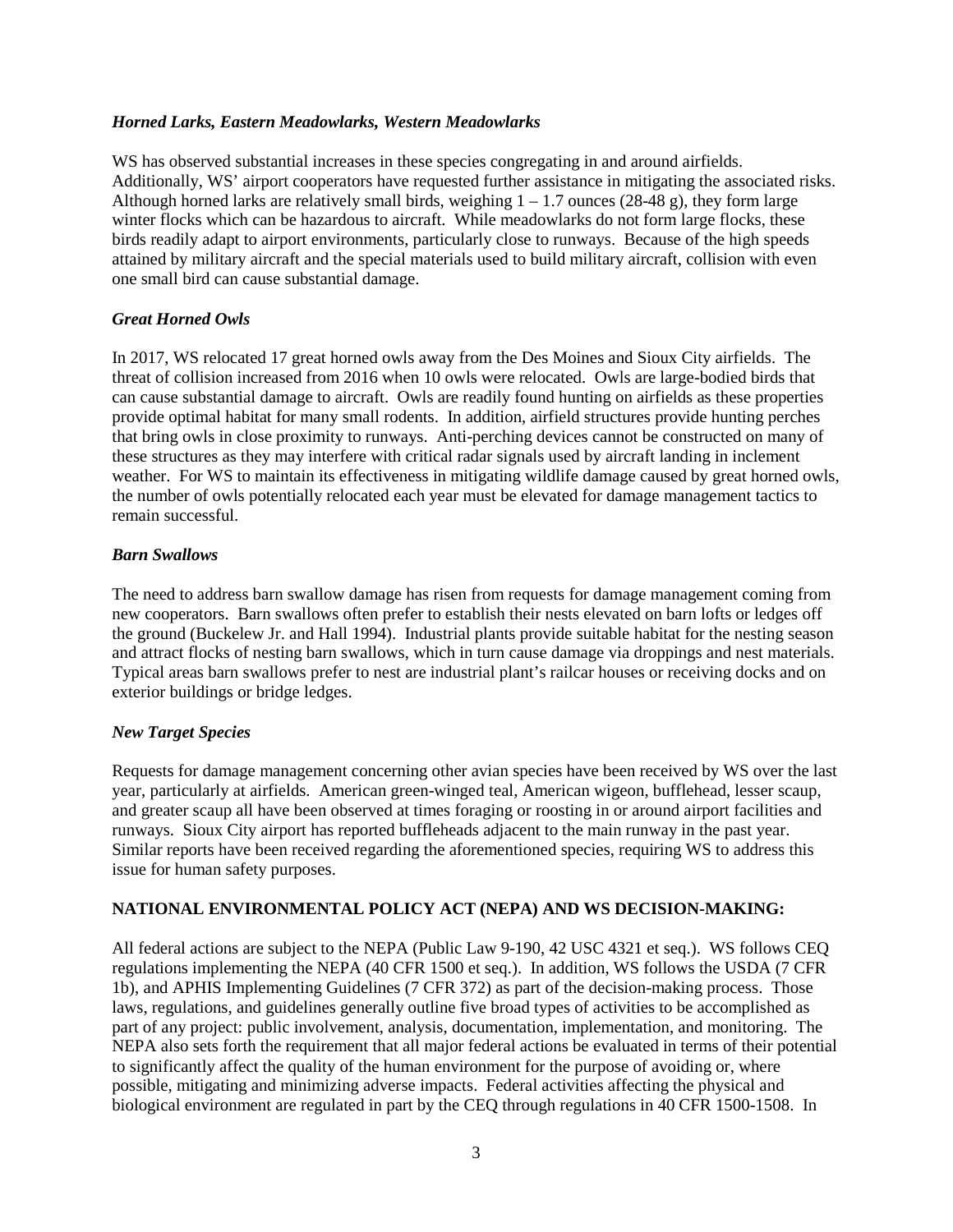accordance with the CEQ and USDA regulations, APHIS guidelines concerning the implementation of the NEPA, as published in the Federal Register (44 CFR 50381-50384) provide guidance to WS regarding the NEPA process.

Pursuant to the NEPA and the CEQ regulations, this EA supplement documents the analyses of potential federal actions, informs decision-makers and the public of reasonable alternatives capable of avoiding or minimizing significant effects, and serves as a decision-aiding mechanism to ensure that the policies and goals of the NEPA are infused into federal agency actions. This EA supplement was prepared by integrating as many of the natural and social sciences as warranted, based on the potential effects of the alternatives. The direct, indirect, and cumulative impacts of the proposed action are analyzed.

## **DECISIONS TO BE MADE**

Based on the scope of the EA and this supplement, the decisions to be made are: 1) How can WS best respond to the need to reduce bird damage in Iowa; 2) Do the alternatives have significant cumulative impacts meriting an Environmental Impact Statement (EIS)?

## **SCOPE OF ANALYSIS**

The EA and this Supplement evaluate additional bird damage management in order to eliminate or alleviate damage and threats to agriculture, property, natural resources, and human health and safety. Unless otherwise discussed in this Supplement, the scope of analysis remains valid as addressed in section 1.5 of the EA.

### **Federal, State, County, City, and Private Lands**

Under two of the alternatives analyzed in detail, WS could continue to provide damage management activities on federal, state, county, municipal, and private land when a request is received for such services by the appropriate property owner or manager.

# **AUTHORITY AND COMPLIANCE**

WS' activities to reduce damage and threats associated with wildlife are regulated by federal, state, and local laws and regulations. The primary statutory authorities for the WS program are the Act of March 2, 1931 (46 Stat. 1468; 7 USCA 8351; 7 USCA 8352) as amended, and the Act of December 22, 1987 (101 Stat. 1329-331, 7 USCA 8353). The WS program is the lead federal authority in managing damage to agricultural resources, natural resources, property, and threats to human safety associated with wildlife. WS' directives define program objectives and guide WS' activities managing animal damage and threats.

# **RELATIONSHIP OF THIS DOCUMENT TO OTHER ENVIRONMENTAL DOCUMENTS**

WS' Environmental Assessment - *Environmental Assessment- Reducing Bird Damage in the state of Iowa* (USDA 2016): WS had previously developed an EA that analyzed the need for action to manage damage associated with resident and migratory bird species within Iowa. The EA identified issues associated with bird damage management and analyzed alternatives to address those issues. After review of the analyses in the EA, a FONSI was signed on January 3, 2017, selecting the proposed action to implement an integrated approach to managing bird damage.

Changes in the need for action and the affected environment have prompted WS to initiate this new analysis for several species into this Supplement addressing the need for bird damage management. This Supplement will address more recently identified changes and will assess the potential environmental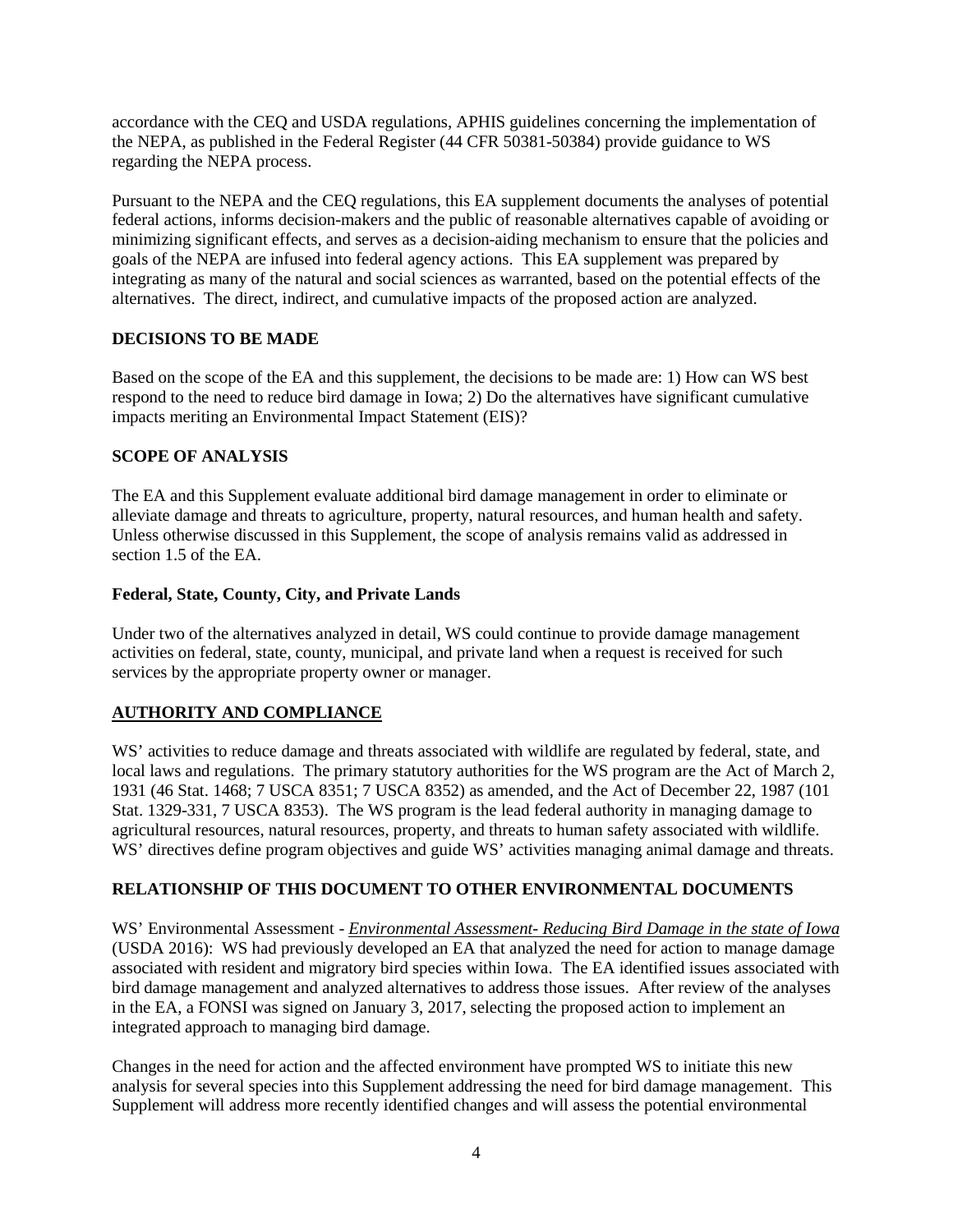impacts of program alternatives based on a new need for action. Since activities conducted under the previous EA related to several species will be re-evaluated under this Supplement to address the new need for action and the associated affected environment, the previous analysis within the EA that addressed these species will be superseded by this analysis and the outcome of the Decision issued based on the analyses in this Supplement.

# **RELATIONSHIPS OF AGENCIES DURING PREPARATION OF THIS EA SUPPLEMENT**

Based on agency relationships, Memorandums of Understanding (MOUs), and legislative authorities, WS was the lead agency during the development of the EA and the Supplement to the EA, and therefore, was responsible for the scope, content, and decisions made.

# **Public Involvement**

Issues and alternatives related to bird damage management conducted by WS in Iowa were initially developed by WS. Issues were defined and preliminary alternatives were identified through the scoping process. Notice of the proposed action and invitation for public involvement on the pre-decisional EA was placed in the *Des Moines Register* newspaper with statewide circulation. There was a 30-day comment period for the public to provide input on the pre-decisional EA. No comments were received from the public after review of the pre-decisional EA. A Decision and FONSI was signed for the EA on January 3, 2017.

This Supplement, along with the EA (USDA 2016), and the associated Decisions and FONSI will be made available for public review and comment through the publication of a legal notice announcing a minimum of a 30-day comment period. The legal notice will be published at a minimum in the *Des Moines Register*, sent to interested parties via the APHIS stakeholder registry, and posted on the APHIS website. Comments received during the public involvement process will be fully considered for new substantive issues and alternatives.

# **ISSUES ADDRESSED IN DETAIL**

The issues analyzed in detail are discussed in Chapter 2 of the EA (USDA 2016). Alternatives developed and identified during the development of the EA to address those issues are discussed in Chapter 3 of the EA (USDA 2016). The following issues were identified during the scoping process for the EA:

- Effects of Damage Management Activities on Target Bird Populations
- Effects on Non-target Wildlife Species Populations, Including T&E Species
- Effects of Damage Management Methods on Human Health and Safety
- Effects on the Aesthetic Values of Birds

Based on those damage management activities conducted previously by WS since the Decision and FONSI were signed in 2017, no additional issues have been identified that require detailed analyses. Those issues identified during the development of the EA remain applicable and appropriate to resolving damage and threats of damage associated with birds

# **ALTERNATIVES INCLUDING THE PROPOSED ACTION**

The alternatives considered and evaluated using the identified issues are described and discussed in detail in Chapter 3 of the EA. In addition, Chapter 4 of the EA analyzes the environmental consequences of each alternative as those alternatives relate to the issues identified. Appendix B of the EA provides a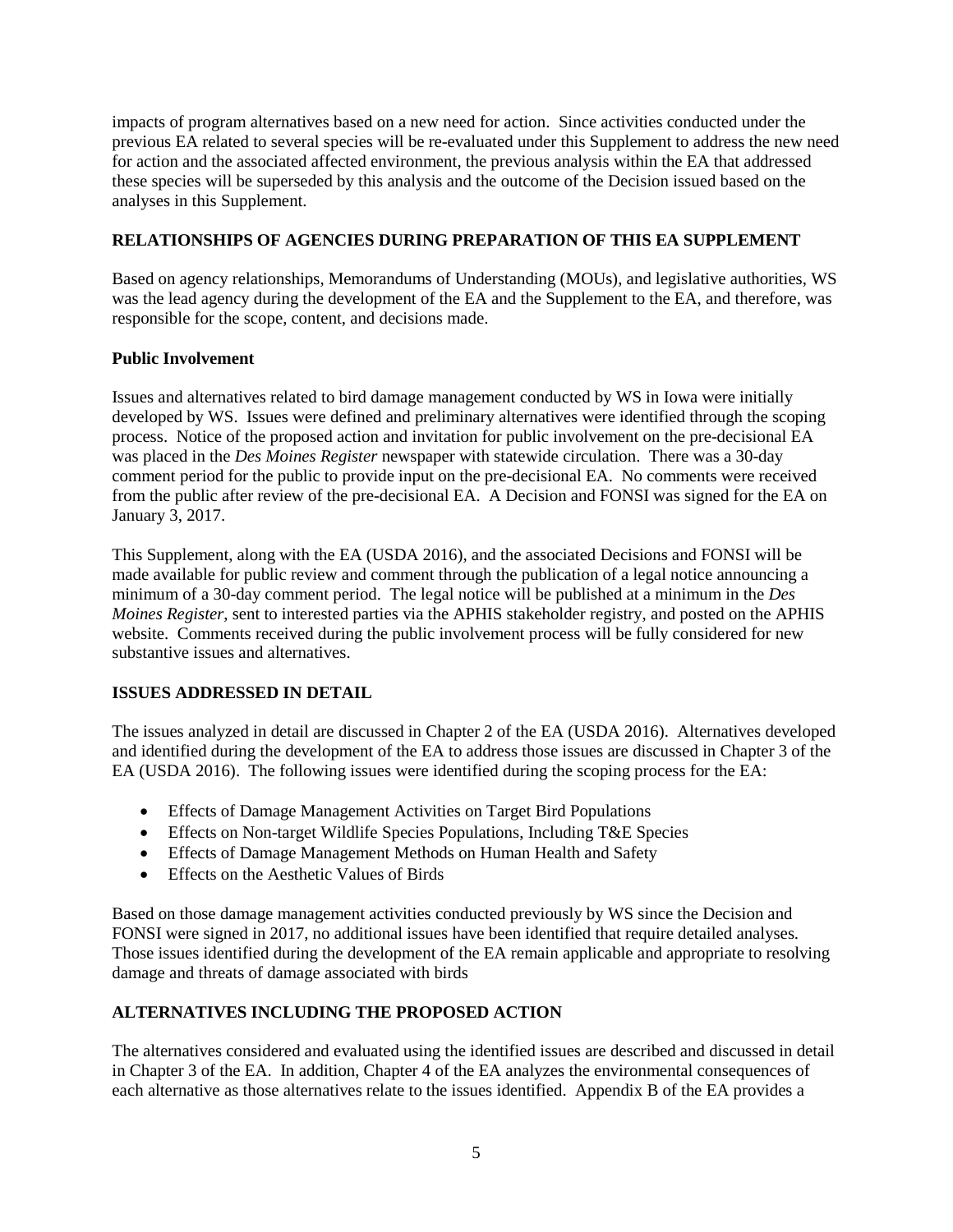description of the methods that could be used or recommended by WS under each of the alternatives. The EA describes three potential alternatives that were developed to address the issues identified above. Alternatives analyzed in detail include:

- Alternative 1 Continuing the Current Integrated Approach to Managing Bird Damage (Proposed Action/No Action)
- Alternative 2 Bird Damage Management by WS using only Non-lethal Methods
- Alternative 3 No Bird Damage Management Conducted by WS

# **STANDARD OPERATING PROCEDURES FOR BIRD DAMAGE MANAGEMENT TECHNIQUES**

SOPs improve the safety, selectivity, and efficacy of wildlife damage management activities. The WS program uses many such SOPs which are discussed in detail in Chapter 3 of the EA. Those SOPs would be incorporated into activities conducted by WS when addressing bird damage management.

# **ENVIRONMENTAL CONSEQUENCES FOR ISSUES ANALYZED IN DETAIL**

Potential impacts of Alternative 2 and Alternative 3 on the human environment related to the major issues have not changed from those described and analyzed in the EA and thus do not require additional analyses in this Supplement. Chapter 4 of the EA contains a detailed discussion and comparison of the identified alternatives and the major issues. The issues were identified as important to the scope of the analysis in the EA (40 CFR 1508.25). Alternative 1 (proposed action/no action), as described in the EA, addresses requests for bird damage management using an integrated damage management approach by WS. The following is an analysis of potential impacts for each of the major issues analyzed in the EA since the completion of the EA as related to Alternative 1 (proposed action/no action alternative):

# **Issue 1 – Effects of Damage Management Activities on Target Bird Populations**

A common concern when addressing damage associated with bird species are the effects on the populations of those species from methods used to manage damage. The integrated approach of managing damage associated with wildlife described in the EA under the proposed action alternative uses both non-lethal and lethal methods to resolve requests for assistance. Although non-lethal methods can disperse wildlife from areas where application occurs, wildlife is generally unharmed. Therefore, adverse effects are not often associated with the use of non-lethal methods. However, methods used to lethally remove birds can result in local reductions in those species' populations in the area where damage or threats of damage were occurring.

Magnitude can be described as a measure of the number of animals killed in relation to their abundance. Magnitude may be determined either quantitatively or qualitatively. Quantitative determinations are based on population estimates, allowable harvest levels, and actual harvest data. Qualitative determinations are based on population trends and harvest data when available. Generally, WS only conducts damage management on species whose population densities are high. WS' take is monitored by comparing numbers of animals killed with overall populations or trends in populations to assure the magnitude of take is maintained below the level that would cause significant adverse impacts to the viability of native species populations. All lethal removal of birds by WS occurs at the requests of a cooperator seeking assistance and only after the appropriate permit has been issued by the USFWS, when appropriate.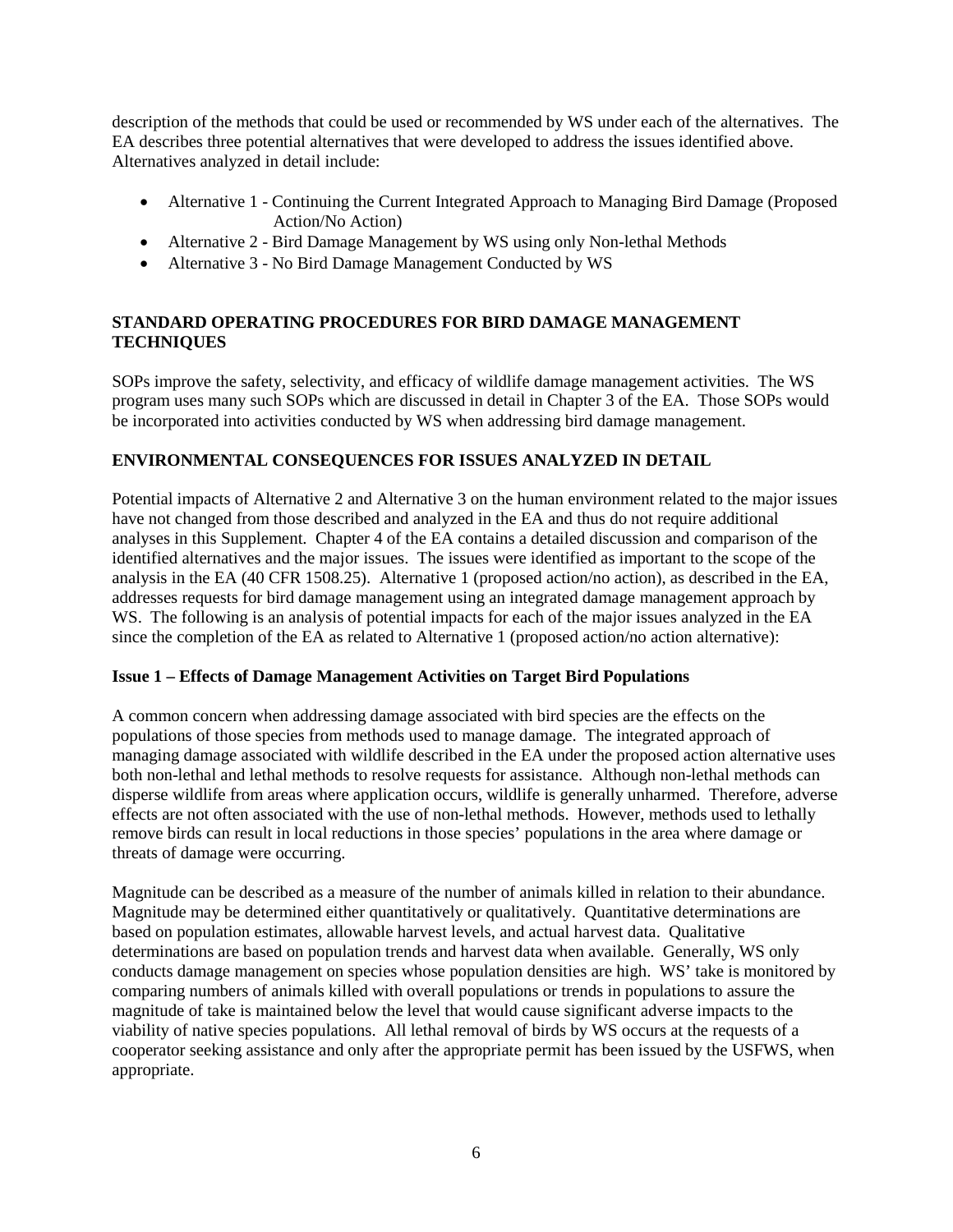The issue of the effects on target bird species arises from the use of non-lethal and lethal methods identified in the EA to address the need for reducing damage and threats associated with those bird species addressed in the EA. The EA found that when WS' activities are conducted within the scope analyzed in the EA, those activities would not adversely impact bird populations. WS' SOPs are designed to reduce the effects on bird populations and are discussed in section 3.3 and 3.4 of the EA.

WS has provided direct damage management and technical assistance in response to requests for assistance in Iowa since the completion of the EA. Descriptions and application of direct damage management and technical assistance projects are discussed in detail in Chapter 3 of the EA. All bird damage management activities conducted by WS were pursuant to applicable federal, state, and local laws and regulations.

Information on bird populations and trends are often derived from several sources including the Breeding Bird Survey (BBS), the Christmas Bird Count (CBC), the Partners in Flight Landbird Population database, published literature, and harvest data. These methods remain applicable as described in the 2016 EA. Unless noted otherwise, the state population estimate listed for each species analyzed below was obtained from PFSC (2013). Breeding Bird Survey (BBS) population trends from 1966 to 2013 for Iowa and the regions that the state falls within (prairie potholes, eastern tallgrass prairie, and prairie hardwood transition) are listed for each species when available (Sauer et al. 2014). The statistical significance of a trend for a given species that is determined by the BBS data is color coded: a black percentage indicates a statistically non-significant positive or negative trend, a red percentage indicates a statistically significant negative trend, and a blue percentage indicates a statistically significant positive trend (Sauer et al. 2014).

## *Population Impact Analysis from WS' activities in Iowa from 2016 through FY 2017*

WS has provided direct damage management and technical assistance in response to requests for assistance with bird damage and threats since the completion of the EA and the Decision/FONSI signed in 2017. All bird damage management activities conducted by WS were pursuant to relevant federal, state, and local laws and regulations, and were conducted within the parameters analyzed in the EA. Direct operational assistance provided by WS included both non-lethal harassment techniques and the lethal removal of target bird species.

The number of Canada geese, Eurasian collared doves, wood ducks, horned larks, eastern meadowlarks, western meadowlarks, great horned owls, and barn swallows addressed by WS in 2016 and 2017 is shown in Table 1. All lethal removal and nest destruction of target bird species in the EA (USDA 2016) was below the annual level of removal analyzed, except for Canada goose nests, Eurasian collared doves, eastern meadowlarks and western meadowlarks. In 2017, WS removed 11 Canada goose nests in comparison to the 10 nest proposed take in the EA. Similarly, lethal removal of Eurasian collared doves exceeded the proposed WS annual removal of 75 by one. The proposed removal of 50 eastern and western meadowlarks was reached in 2017. In 2017, WS relocated 17 great horned owls, which neared the WS authorized relocation of 20 great horned owls designated within the EA.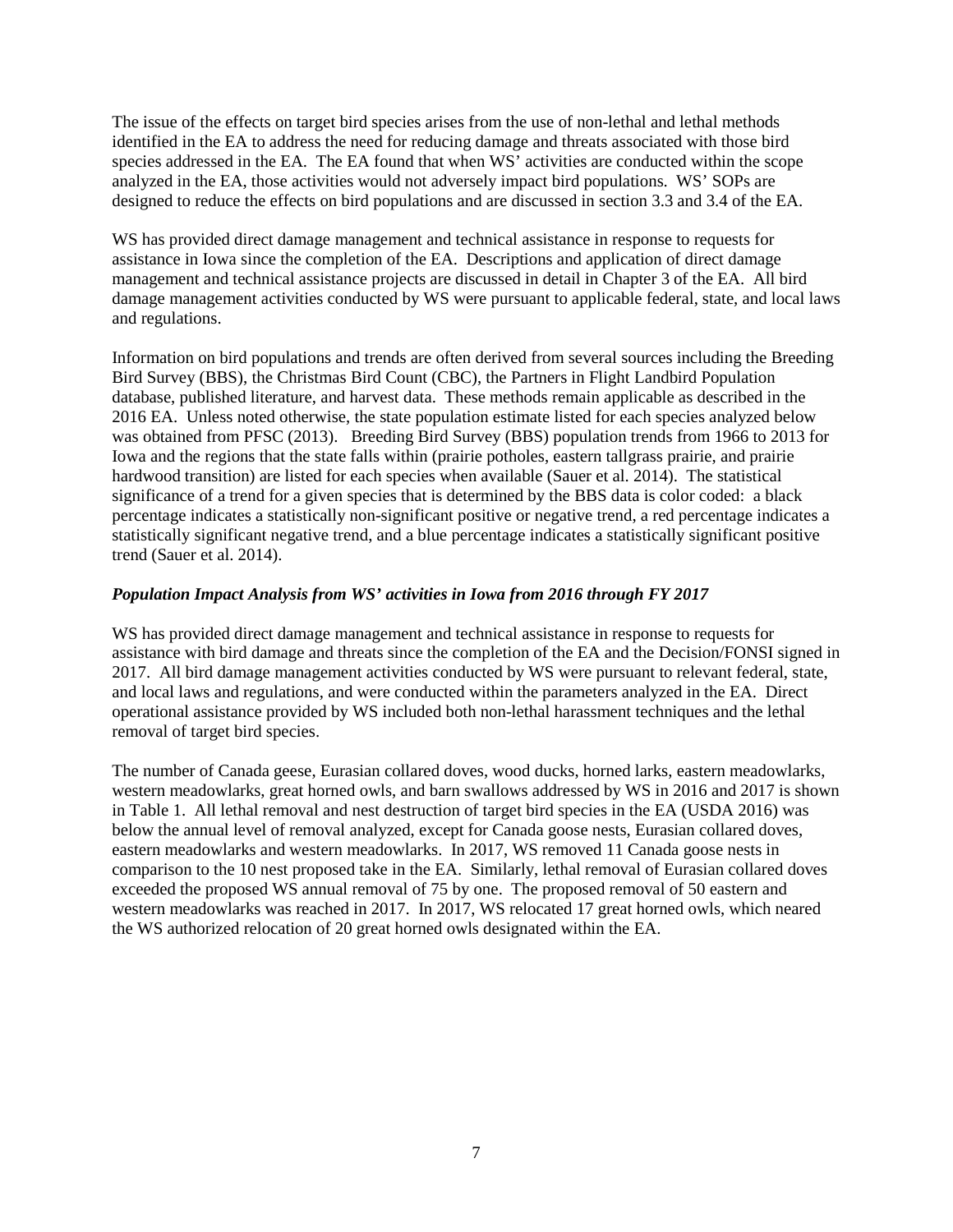|                    |                | nesis uestroyed by 1115 during bird damage management activities in Iowa, 2010-2017.<br># Killed<br># Dispersed<br>Relocated<br><b>Nests Destroyed</b> |                |                  |                  |                |                  |                |
|--------------------|----------------|--------------------------------------------------------------------------------------------------------------------------------------------------------|----------------|------------------|------------------|----------------|------------------|----------------|
|                    |                |                                                                                                                                                        |                |                  |                  |                |                  |                |
| <b>Species</b>     | 2016           | 2017                                                                                                                                                   | 2016           | 2017             | 2016             | 2017           | 2016             | 2017           |
| Canada goose       | 6,248          | 20,529                                                                                                                                                 | 54             | 67               | 21               | 27             | 3                | 11             |
| Eurasian collared  |                |                                                                                                                                                        |                |                  |                  |                |                  |                |
| dove               | 14             | 130                                                                                                                                                    | 15             | 76               | $\Omega$         | $\Omega$       | $\boldsymbol{0}$ |                |
| Wood duck          | 53             | 215                                                                                                                                                    | 5              | 14               | $\Omega$         | $\Omega$       | 0                | $\theta$       |
| Horned lark        | 10             | 1,883                                                                                                                                                  | $\theta$       | 26               | $\theta$         | $\Omega$       | 0                | 0              |
| Eastern meadowlark | 200            | 722                                                                                                                                                    | 28             | 50               | $\theta$         | $\Omega$       | $\boldsymbol{0}$ | $\Omega$       |
| Western meadowlark | $\Omega$       | 110                                                                                                                                                    | $\overline{0}$ | 50               | $\Omega$         | $\Omega$       | $\overline{0}$   | $\Omega$       |
| Great horned owl   | 0              |                                                                                                                                                        | $\Omega$       | $\overline{0}$   | 10               | 17             | 0                | $\Omega$       |
| Barn swallow       | 2,495          | 805                                                                                                                                                    | 31             | 23               | $\Omega$         | $\Omega$       | 8                |                |
| American wigeon    | 0              | 0                                                                                                                                                      | $\theta$       | $\mathbf{0}$     | $\overline{0}$   | $\Omega$       | 0                | 0              |
| Greater scaup      | $\Omega$       | $\Omega$                                                                                                                                               | $\Omega$       | $\overline{0}$   | $\Omega$         | $\Omega$       | $\overline{0}$   | $\theta$       |
| Lesser scaup       | $\Omega$       | 164                                                                                                                                                    | $\overline{0}$ | $\boldsymbol{0}$ | $\boldsymbol{0}$ | $\overline{0}$ | $\boldsymbol{0}$ | $\overline{0}$ |
| American Green-    |                |                                                                                                                                                        |                |                  |                  |                |                  |                |
| winged teal        | $\overline{0}$ | 248                                                                                                                                                    | $\overline{0}$ | $\boldsymbol{0}$ | $\overline{0}$   | $\Omega$       | $\boldsymbol{0}$ | 0              |
| <b>TOTAL</b>       | 9,020          | 24,807                                                                                                                                                 | 133            | 306              | 31               | 44             | 11               | 13             |

**Table 1 – Target species non-lethally dispersed, lethally removed, live captured and relocated, and nests destroyed by WS during bird damage management activities in Iowa, 2016-2017.**

#### *Canada Goose Biology and Population Impacts*

IA population estimate: 84,694 (Jones et al. 2014) WS proposed removal: 1,500 + 500 nests (and eggs)

BBS IA, 1966-2015: 21.59% BBS IA, 1966-2015: 20.70% BBS Prairie Potholes, 1966-2015: 9.90% BBS Prairie Potholes, 2005-2015: 9.92% BBS Prairie Hardwood Transition, 1966-2015: 16.58% BBS Prairie Hardwood Transition, 2005-2015: 18.92% WS removal as % of state population: 1.77% Cumulative removal as % of state population: 71.3%

BBS Eastern Tallgrass Prairie, 1966-2015: 16.34% BBS Eastern Tallgrass Prairie, 2005-2015: 16.17%

Canada geese are one of the most readily recognized and observable birds in Iowa. They can live approximately 20-25 years in the wild. There are two behaviorally-distinct types of Canada goose populations in Iowa: resident and migratory. Although they may appear similar, they exhibit many different behaviors that affect the management of these birds. Typically resident geese are those that nest south of the Canadian border. Migratory geese nest north of the Canadian border, migrating south beginning in October and returning back to Canada by March to begin nesting.

Iowa's Canada goose population originated from 16 pairs of clipped geese the IDNR held in a 14-acre pen in Ingham Lake Wildlife Management Area in 1964 (Jones et al. 2014). Goose hunting was closed to the surrounding area and in 1967 offspring from those 16 pairs produced the first free-flying geese in Iowa in the 20th century (Jones et al. 2014). The IDNR initiated similar procedures throughout other areas of Iowa to restore viable populations of geese to the state (Jones et al. 2014). The IDNR also translocated geese throughout the state between 1983 and 2001 to help accelerate the expansion of Canada geese (Jones et al. 2014). The highest concentration of geese occur in the Prairie Pothole region of the state in the northwest and north-central Iowa, especially in prairie marshes (Jones et al. 2014).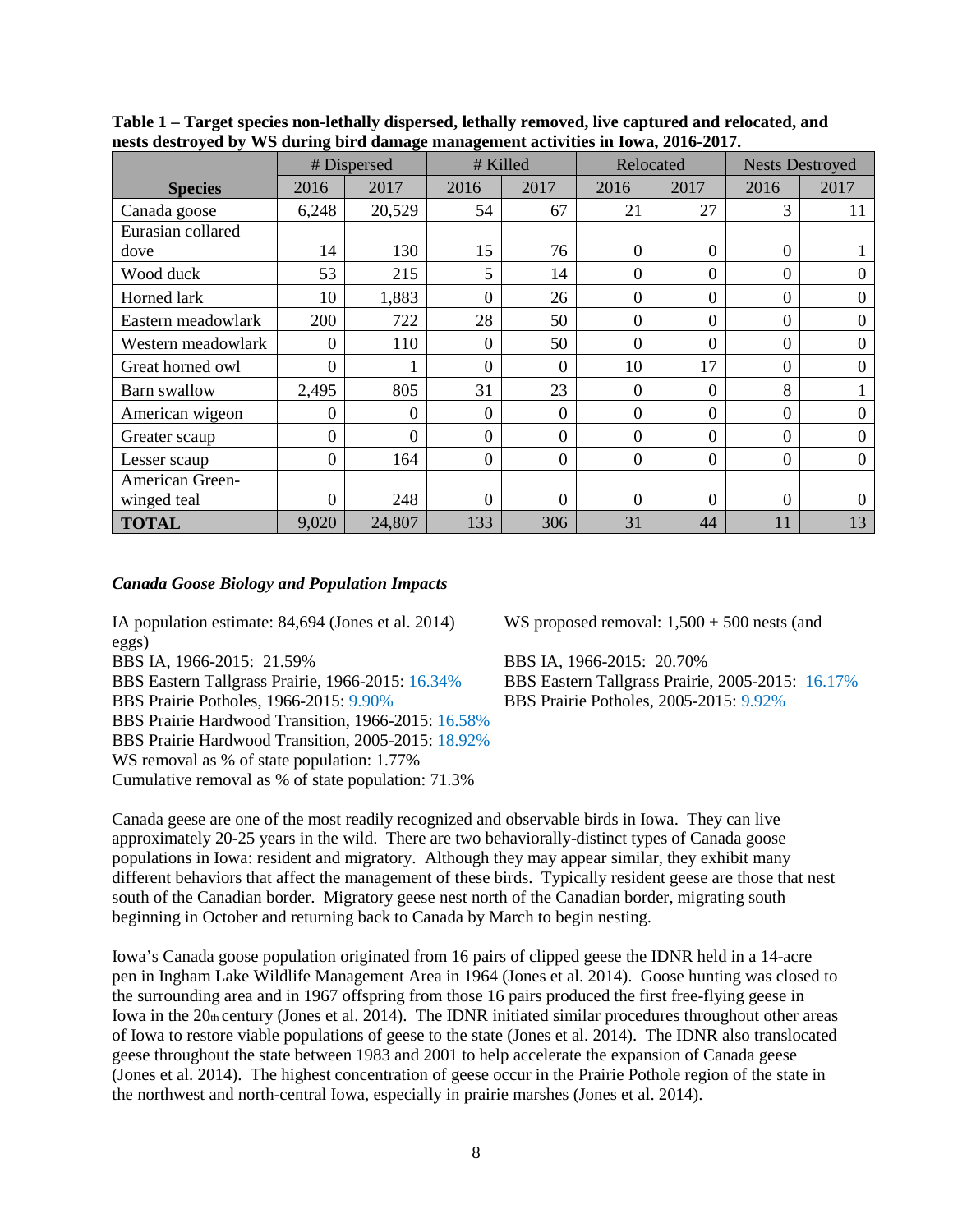Iowa CBC data from 1966 through 2015 shows an increasing population trend for Canada geese (NAS 2010). The IDNR monitors the Canada goose population annually since it initiated the restoration program (Jones et al. 2014). The Iowa's population objective is around 100,000 birds to allow for a sustainable hunter harvest of 60,000 geese annually (Jones et al. 2014). From aerial surveys conducted in April, the current Canada goose population in Iowa was estimated at 84,694 individuals in 2014 (Jones 2014).

Canada geese can be harvested during a regular hunting season that traditionally occurs from late September/ early October through January. Since migrant geese do not arrive in Iowa until after September, this hunt targets the local goose population in Iowa. Figure 1 depicts the total number of hunter harvested geese between 2013 and 2016.



**Figure 1 – Canada geese harvested annually in Iowa, 2013-2016**

Canada geese are migratory game birds that are afforded federal and state protection. Goose populations are managed by the USFWS and the IDNR pursuant to the MBTA, Federal Regulations (50 CFR 10, 13, 20 & 21), and other federal and state laws, regulations, policies, and court rulings. The number of Canada geese addressed in Iowa by all entities to alleviate damage from 2013 to 2017 is shown in Table 2. WS is also authorized to trap and translocate up to 100 Canada geese annually. In 2016-2017, WS translocated at total of 48 geese. The highest authorized removal for non-WS entities (960 birds) in addition to the WS proposed removal and the average number of Canada geese harvested since 2013 (57,912 birds) was used to assess the cumulative removal.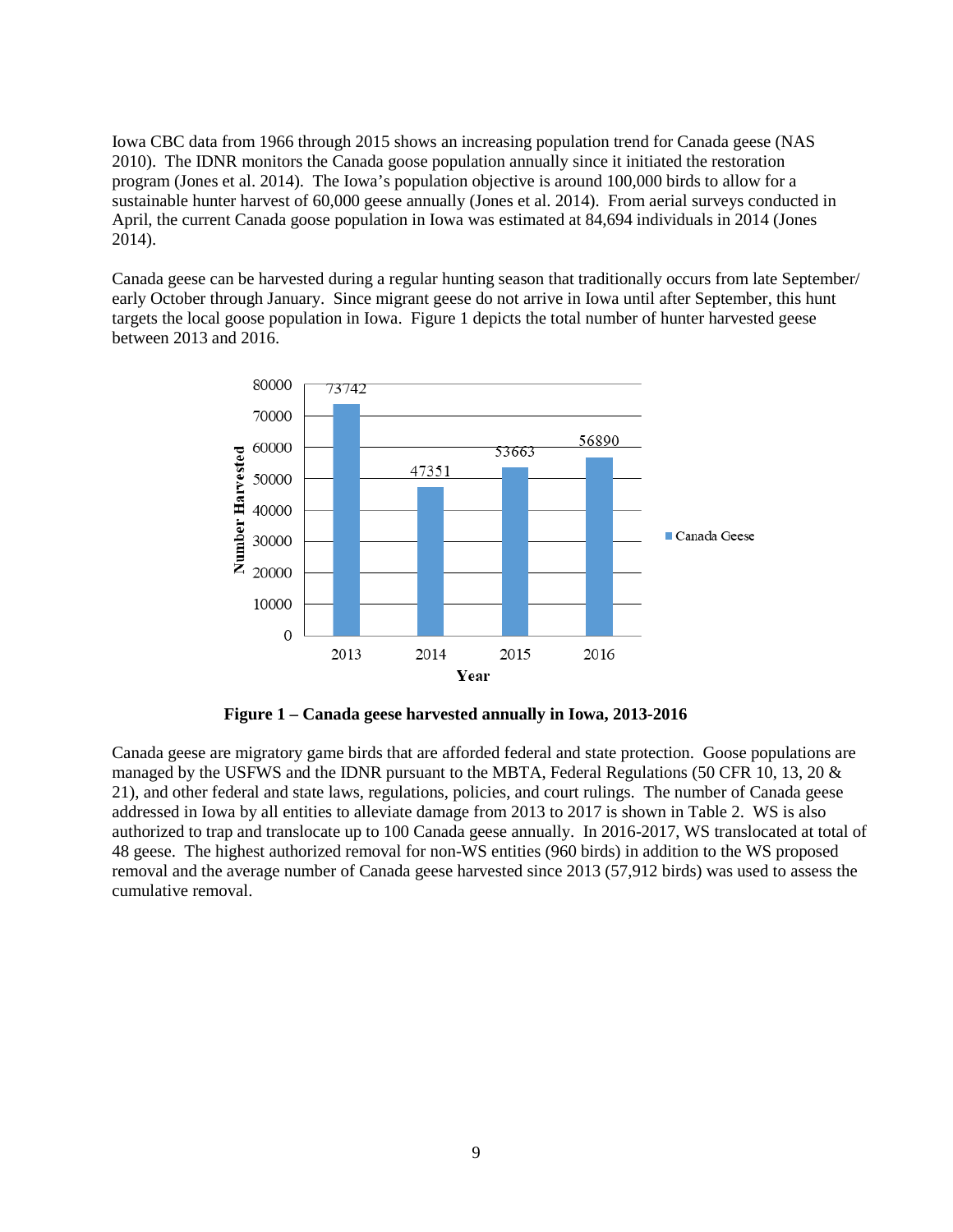|         |                     |                                       | Trainber of Camada geoc addressed in fowa from 2010 to 2017 |                                                    |                                 |  |  |
|---------|---------------------|---------------------------------------|-------------------------------------------------------------|----------------------------------------------------|---------------------------------|--|--|
|         |                     |                                       | <b>Removal under Depredation Permits</b>                    |                                                    |                                 |  |  |
| Year    | Dispersed by<br>WS. | WS authorized<br>Removal <sup>1</sup> | WS' Removal                                                 | Authorized<br>Removal for<br><b>Other Entities</b> | Removal by<br>other<br>Entities |  |  |
| 2013    | 10315               | $20 + 10$ nests                       | 14                                                          | 465                                                | 6                               |  |  |
| 2014    | 20123               | $20 + 10$ nests                       | 50                                                          | $300 + 10$ nests                                   | 8                               |  |  |
| 2015    | 12888               | $20 + 10$ nests                       | 72                                                          | 450                                                | 64                              |  |  |
| 2016    | 6,248               | $500 + 10$ nests                      | 54                                                          | 490                                                | 68                              |  |  |
| 2017    | 20,529              | $500 + 10$ nests                      | 67                                                          | 960                                                | 114                             |  |  |
| Average | 14020.6             | $280 + 10$ nests                      | 51.4                                                        | 457.5                                              | 26                              |  |  |

**Table 2 – Number of Canada geese addressed in Iowa from 2013 to 2017**

1: WS' authorized removal under a depredation permit issued to WS in Iowa and Missouri, additional removals by WS are allowed under permits held by cooperators and are not included in table

### *Direct, Indirect, and Cumulative Effects:*

WS' proposed removal level will have no adverse direct or indirect effects on the Iowa Canada geese populations. WS proposed removal level would only be a small percentage of the estimated population. Additionally, WS' proposed removal would only represent between 2.03% and 3.17% of the annual harvest estimates in Iowa since 2013. WS does not typically remove geese during the migratory period; however, occasionally minimal numbers of geese are removed during this period at airports for the protection of human safety. This minimal removal is not expected to have adverse direct or indirect effects on migratory goose populations.

Canada goose nests are authorized to be destroyed (which may involve treatment of eggs by oiling, puncturing, or addling to inhibit reproduction) by the USFWS through depredation permits issued to WS. As with the lethal removal of geese, the destruction of nests must be authorized by the USFWS. Therefore, the number of geese lethally removed and the number of nests destroyed by WS annually would occur at levels permitted by the USFWS pursuant to the MBTA.

Despite the high cumulative removal as a percentage of the state population, the population trend for Canada geese has been stable. Therefore, the potential authorized removal from all non-WS entities combined with WS proposed removal and the annual harvest is not expected to create significant impacts to Canada goose populations. Additionally, the removal of Canada geese by WS would only occur at levels authorized by the USFWS and IDNR, which ensures WS' removal and removal by all entities, including hunter harvest, would be considered to achieve the desired population management levels of Canada geese in Iowa. Provided that the goose population allows for an annual harvest, WS' removal could be considered of low magnitude when compared to the number of geese observed in Iowa annually and therefore will not hinder the ability of those interested persons to harvest geese during the hunting season.

Additionally, WS could be requested to live-capture and translocate up to 100 Canada geese. WS' proposed translocation of up to 100 Canada geese is expected to have no adverse direct effects on the geese population in Iowa. Although the live-capture and translocation of this species would be a nonlethal method of reducing damage or threats of damage, geese could be translocated during their nesting season, which could lower nesting success. Reduced nesting success could occur by removing one of the adult pairs. Provided most of WS' translocations will occur outside of the nesting season, significant adverse indirect effects from translocation are not expected to occur to the population of Canada geese in Iowa. Canada geese captured and translocated could be banded for identification purposes using United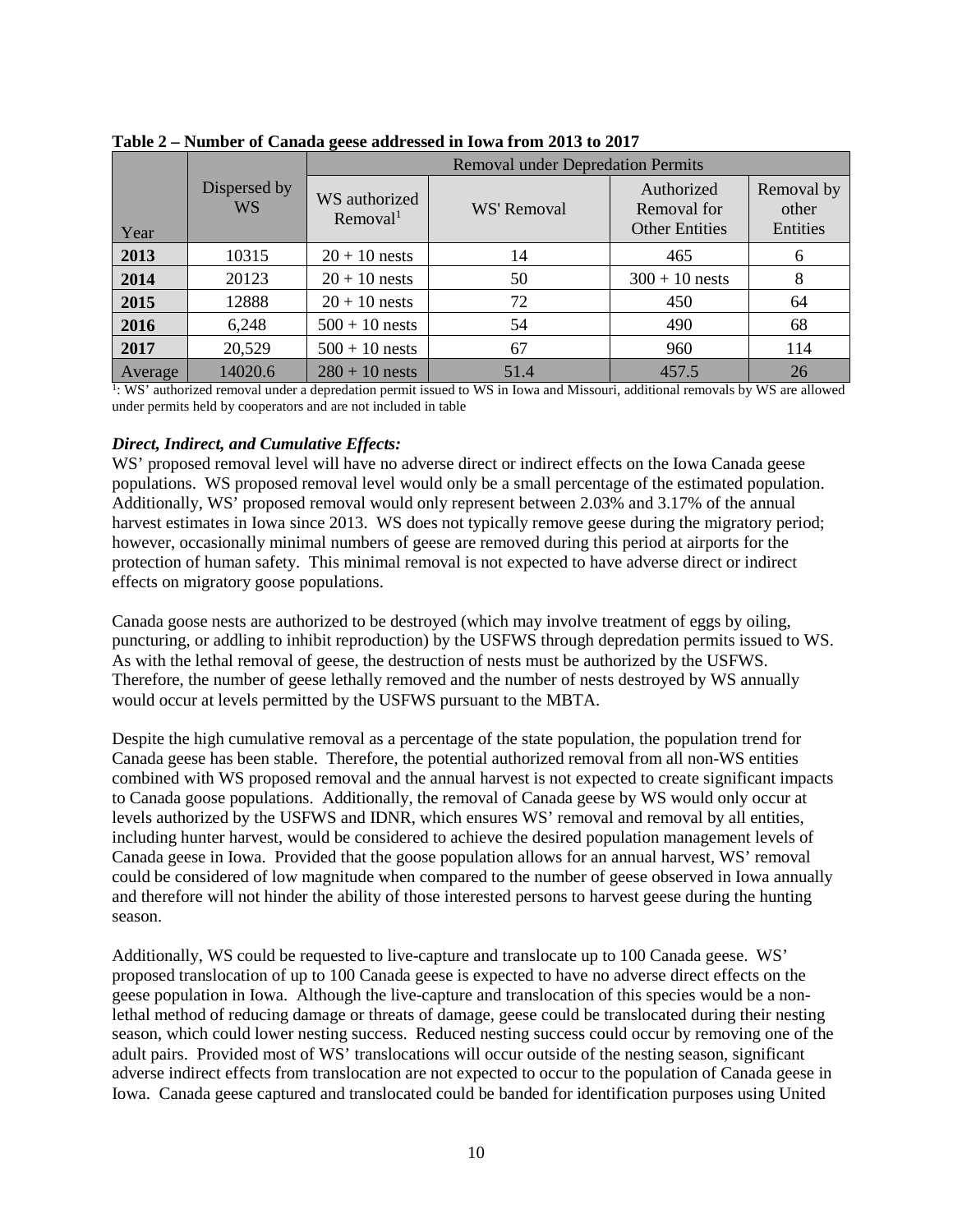States Geological Survey approved metal leg-bands appropriate for the species. Banding would occur pursuant to a banding permit issued by the United States Geological Survey. Fair et al. (2010) stated "[w]*hen appropriate* [leg] *band sizes are used, the occurrence and rate of adverse effects on the subjects is ordinarily very low.*" The translocation of Canada geese can only occur when permitted by the USFWS and/or IDNR. Therefore, all removal, including live-capture and translocation by WS, is authorized and occurs at the discretion of the USFWS and IDNR, which ensures cumulative take is considered as part of population management objectives for Canada geese.

### *Eurasian Collared Dove Biology and Population Impacts*

WS proposed removal: 500 BBS IA, 1966-2015: 33.78% BBS IA, 1966-2015: 39.35% BBS Eastern Tallgrass Praire, 2005-2015: 35.33% BBS Eastern Tallgrass Prairie, 2005-2015: 26.11%<br>BBS Prairie Potholes, 2005-2015: 45.27% BBS Prairie Potholes, 1966-2015: 32.33%

Eurasian collared-doves are nonnative to the United States and therefore are not afforded protection under the MBTA (70 FR 12710-12716). Eurasian collared-doves have successfully spread across much of Mexico and the United States, with the exception of the Northeastern U.S. (Romagosa 2012). Eurasian collared-doves are present year-round in Iowa (Romagosa 2012) and can typically be found among mourning doves and feral pigeons in damage situations. Eurasian collared-doves can be harvested during the mourning dove season from September to November and count towards the daily possession limit of doves. The number of Eurasian collared-doves observed during the CBC has shown an increasing trend in Iowa since 1966 (NAS 2010). The global population estimate of Eurasian collared-doves is estimated at 8,000,000 (PFSC 2013).

Eurasian collared-doves are considered a non-native species in Iowa and are afforded no protection under the MBTA. Therefore, no depredation permits, from either the USFWS or the IDNR, are needed for the removal of Eurasian collared-doves. The number of Eurasian collared-doves lethally removed by other entities to alleviate damage or threats is unknown since the reporting of Eurasian collared-dove removal is not required. The number of Eurasian collared-doves removed during the legal hunting season is also unknown. The number of Eurasian collared-doves dispersed and lethally removed by WS from 2013 through 2017 can be seen in Table 3. Executive Order 13112 states that each federal agency whose actions may affect the status of invasive species shall, to the extent practicable and permitted by law; 1) reduce invasion of exotic species and associated damages, 2) monitor invasive species populations, provide for restoration of native species and habitats, 3) conduct research on invasive species and develop technologies to prevent introduction, and 4) provide for environmentally sound control and promote public education on invasive species.

| -------        |                              |                          |  |  |  |
|----------------|------------------------------|--------------------------|--|--|--|
| Year           | Dispersed by WS <sup>1</sup> | WS' Removal <sup>1</sup> |  |  |  |
| 2013           |                              |                          |  |  |  |
| 2014           |                              |                          |  |  |  |
| 2015           | 29                           | I O                      |  |  |  |
| 2016           |                              |                          |  |  |  |
| 2017           | 130                          | 76                       |  |  |  |
| <b>Average</b> | 57.4                         | 24                       |  |  |  |

| Table 3 – Number of Eurasian collared-doves addressed by WS in Iowa from 2013-2017 |  |
|------------------------------------------------------------------------------------|--|
|------------------------------------------------------------------------------------|--|

<sup>1</sup>: Data reported by calendar year

### *Direct, Indirect, and Cumulative Effects:*

Although a state population estimate of Eurasian collared-doves was not available, WS' proposed removal would represent 0.00625% of the global population. Additionally, WS' removal of Eurasian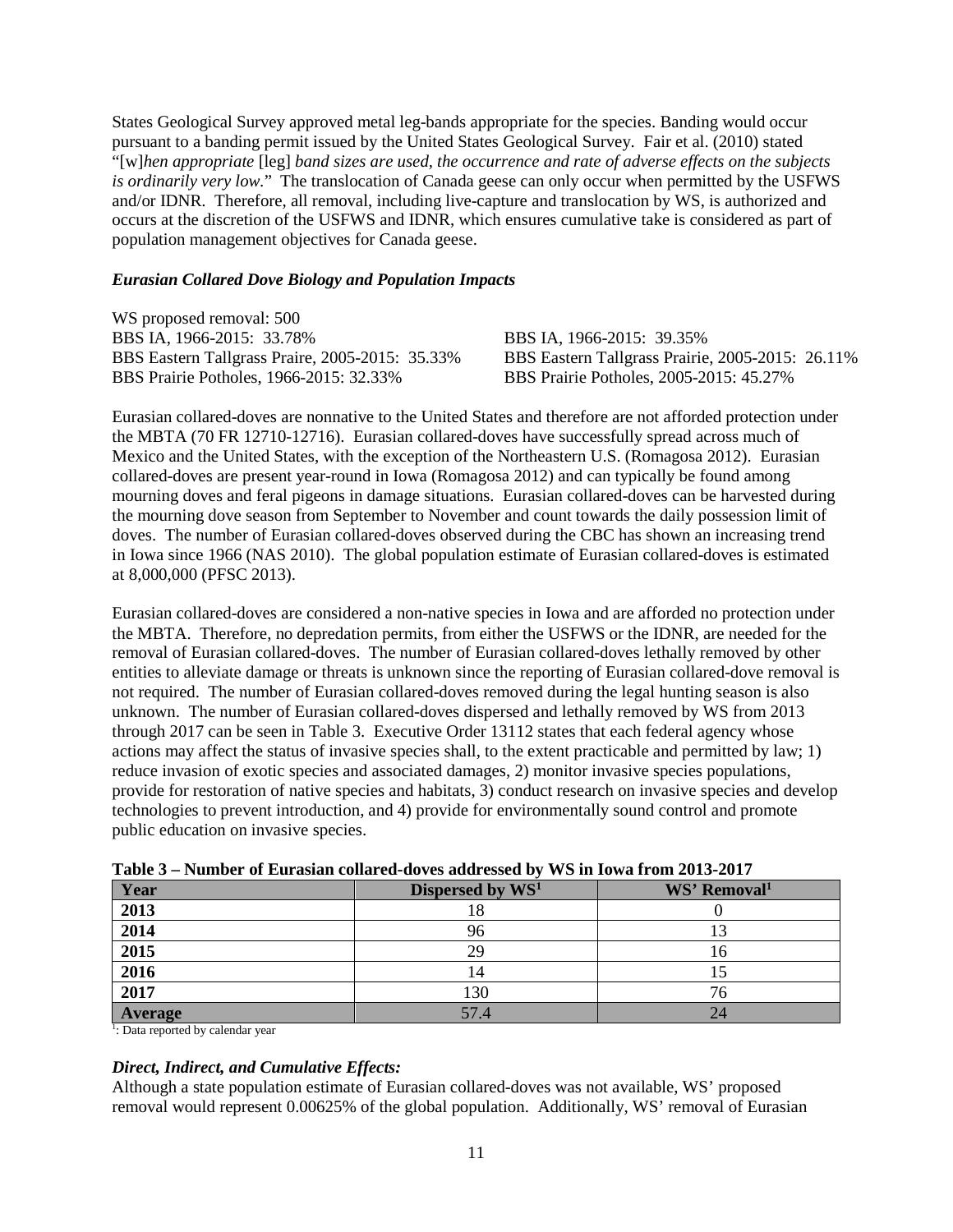collared-doves to reduce damage and threats would be in compliance with Executive Order 13112. Therefore, WS' proposed removal level will have no adverse direct or indirect effects on Eurasian collared-dove populations in Iowa. While non-WS removal is unknown, Eurasian collared-dove populations have historically expanded their range throughout North America. Therefore, WS does not anticipate any significant cumulative impacts to Eurasian collared-dove populations in Iowa. Given the low magnitude of WS' proposed removal along with the rapidly growing regional population of this species, WS' proposed removal is also not expected to hinder the ability of those interested persons in harvesting Eurasian collared-doves during the hunting season.

#### *Wood Duck Biology and Population Impacts*

WS proposed removal:  $100 + 20$  nests BBS IA, 1966-2015: 4.73%<br>BBS Eastern Tallgrass Praire, 2005-2015: 1.93%<br>BBS Eastern Tallgrass Prairi BBS Prairie Potholes, 1966-2015: 4.51% BBS Prairie Potholes, 2005-2015: 4.53%

BBS Eastern Tallgrass Prairie, 2005-2015: 3.34%

Wood ducks are a common migratory species found across North America from central Canada down to the Gulf of Mexico, and throughout the eastern states (Bellrose and Holm 1994). Wood ducks occupying the northern states are early migrants, leaving in early September, with few birds remaining in the northern latitudes by mid-November (Bellrose and Holm 1994, Heusmann and McDonald 2002). Both the Mississippi and Atlantic Flyways contain large populations of resident wood ducks, primarily down in the southern states, east of Arkansas and Louisiana (Heusmann and McDonald 2002). Current population models only include the Atlantic flyway, which estimate the wood duck population in the Atlantic Flyway (during migration) at around 430,600 (USFWS 2016). In Iowa, wood ducks are found statewide and commonly encountered in wetlands, ponds or lakes adjacent to agricultural fields, in agricultural fields, and dry woodlands.

Wood ducks are considered a type of dabbling duck, referring to behavior associated with remaining on the water surface and "tips up" for food items in shallow water (Bellrose and Holm 1994). However, wood ducks are capable divers and may forage small nuts or grains that are submerged in several feet of water. Being cavity nesters, wood ducks are proficient at traversing diverse woody habitats and perching on trees, which enables them to take advantage of agricultural fields, riparian areas, and dry woodlands (Bellrose 1976, Palmer 1976, Yetter et al., 1999).

The presence of wood ducks in a wetland or waterway is indicative of an ecosystem's health and their abundance and high density congregations, especially in forested and shrub wetlands near mature forests, suggest a robust breeding population of both migratory and resident wood ducks (Robb and Bookhout 1995). Furthermore, wood ducks are protected by the MBTA and continually monitored by the USFWS and IDNR.

The number of wood ducks addressed in Iowa by all entities to alleviate damage is shown in Table 4. The highest combined authorized removal by non-WS entities (150 birds) in addition to the WS proposed removal was used to assess the cumulative removal.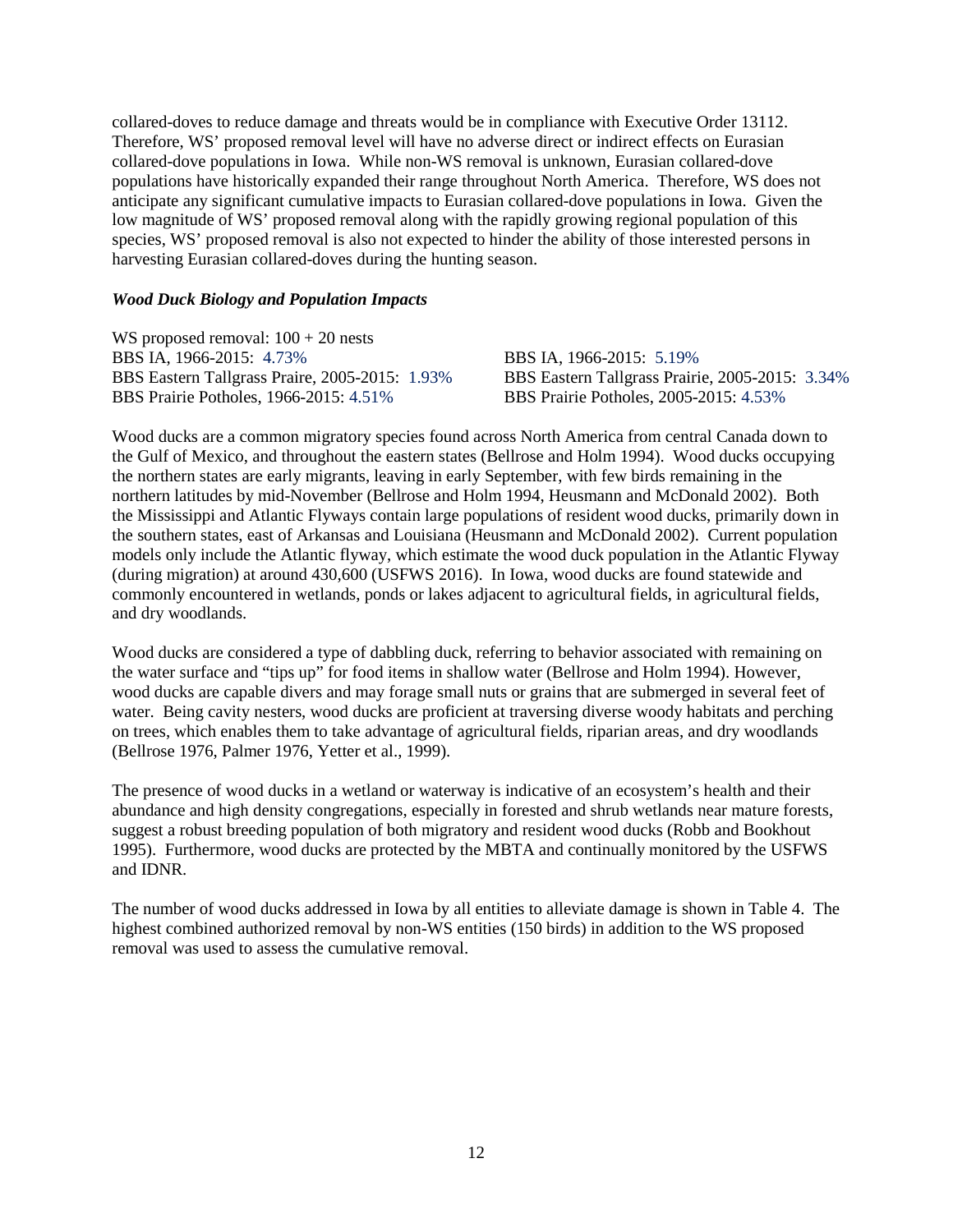|         |                           | <b>Removal under Depredation Permits</b> |                |                                                    |                                 |  |
|---------|---------------------------|------------------------------------------|----------------|----------------------------------------------------|---------------------------------|--|
| Year    | Dispersed by<br><b>WS</b> | WS authorized<br>Removal <sup>1</sup>    | WS'<br>Removal | Authorized<br>Removal for<br><b>Other Entities</b> | Removal by<br>other<br>Entities |  |
| 2013    | 414                       | $20 + 20$ nests                          |                | 150                                                |                                 |  |
| 2014    | 119                       | $20 + 20$ nests                          | 8              | 150                                                | 8                               |  |
| 2015    | 77                        | $20 + 20$ nests                          | 3              | 150                                                | 3                               |  |
| 2016    | 53                        | $20 + 20$ nests                          | 5              | 150                                                |                                 |  |
| 2017    | 215                       | $20 + 20$ nests                          | 14             | 50                                                 |                                 |  |
| Average | 175.6                     | $20 + 20$ nests                          |                | 130                                                | 3.2                             |  |

**Table 4 – Number of Wood Ducks addressed in Iowa 2013-2017**

1: WS' authorized removal under a depredation permit issued to WS in Iowa and Missouri, additional removals by WS are allowed under permits held by cooperators and are not included in table

### *Direct, Indirect, and Cumulative Effects:*

Wood duck population trends have steadily increased since 1966. Also, the removal of wood ducks can only occur when permitted by the USFWS through the issuance of depredation permits. WS proposed annual removal combined with other permitted removal only represents 0.06% of the Atlantic Flyway population. When these removal levels are combined with the average hunter harvest from the past five years (22,354), the level of removal represents 5.25% of the same population (Flyways.us 2017). This level of removal indicates that WS' proposed take will have no significant adverse effects on wood duck populations. The permitting of the removal by the USFWS and the IDNR pursuant to the MBTA ensures removal by WS and by other entities occurs within allowable removal levels to achieve the desired population objectives for wood ducks in Iowa.

Wood duck nests are authorized to be destroyed (which may involve treatment of eggs by oiling, puncturing, or addling to inhibit reproduction) by the USFWS through depredation permits issued to WS. The limited number of proposed nest removal would have no significant effects on wood duck reproduction.

#### *Horned Lark Biology and Population Impacts*

IA population estimate: 300,000 WS proposed removal: 100 BBS IA, 1966-2015: -3.83% BBS IA, 1966-2015: -4.30% BBS Eastern Tallgrass Praire, 1966-2015: -2.39% BBS Eastern Tallgrass Prairie, 2005-2015: -3.14% BBS Prairie Potholes, 1966-2015: -3.84% BBS Prairie Potholes, 2005-2015: -4.16% WS removal as % of state population:  $0.03\%$ Cumulative removal as % of state population: 0.08%

Horned larks are present year-round throughout much of the United States, including Iowa (Beason 1995). Horned lark habitat consists of open country including short grass prairie, deserts, agricultural land, alpine habitat, and other areas with low vegetation (Beason 1995). Horned larks are a social species and therefore form flocks during the non-breeding season of up to several hundred birds (Beason 1995). These flocks may even join with other flocks of tree sparrows, dark-eyed juncos, Lapland longspurs, and snow buntings (Beason 1995). The number of horned larks observed in Iowa during the CBC has shown a variable, but stable trend since 1966 (NAS 2010).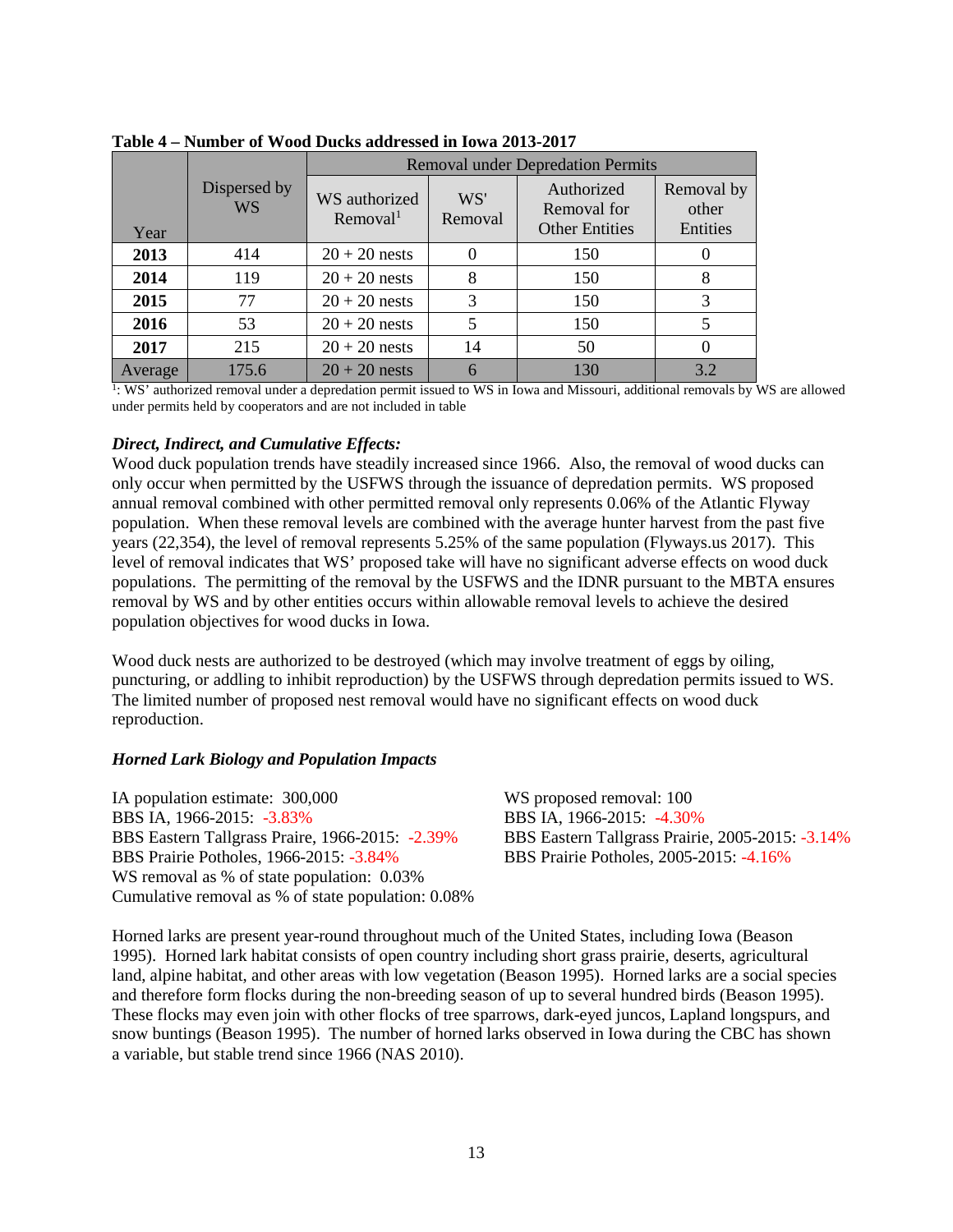The number of horned larks addressed in Iowa by all entities to alleviate damage is shown in Table 5. The highest combined authorized removal by non-WS entities (150 birds) in addition to the WS proposed removal was used to assess the cumulative removal.

|         |                           | <b>Removal under Depredation Permits</b>        |                |                                                    |                                 |  |  |
|---------|---------------------------|-------------------------------------------------|----------------|----------------------------------------------------|---------------------------------|--|--|
| Year    | Dispersed by<br><b>WS</b> | <b>WS</b><br>authorized<br>Removal <sup>1</sup> | WS'<br>Removal | Authorized<br>Removal for<br><b>Other Entities</b> | Removal by<br>other<br>Entities |  |  |
| 2013    | 51                        | $\Omega$                                        | 13             | 150                                                | 13                              |  |  |
| 2014    | 1454                      | $\Omega$                                        | 45             | 150                                                | 45                              |  |  |
| 2015    | 214                       | 350                                             |                | $\Omega$                                           |                                 |  |  |
| 2016    | 10                        | 50                                              |                | 100                                                |                                 |  |  |
| 2017    | 1883                      | 50                                              | 26             | 400                                                | 36                              |  |  |
| Average | 722.4                     | 90                                              | 16.8           | 160                                                | 18.8                            |  |  |

**Table 5 – Number of Horned Larks addressed in Iowa 2013-2017**

1: WS' authorized removal under a depredation permit issued to WS in Iowa and Missouri, additional removals by WS are allowed under permits held by cooperators and are not included in table

### *Direct, Indirect, and Cumulative Effects:*

WS' proposed removal is only a fraction of a percentage of the state population of horned larks. Therefore, WS proposed removal level is expected to have no adverse direct or indirect effects on horned lark populations. The cumulative removal by all entities in Iowa, including WS, was also only a fraction of a percentage of the state population. Additionally, all removal of horned larks would occur within the levels permitted by the USFWS and IDNR pursuant to the MBTA. Therefore, the potential authorized removal from all non-WS entities combined with WS proposed removal is not expected to create adverse cumulative impacts to horned lark populations. The permitting of the removal of horned larks by the USFWS and the IDNR pursuant to the MBTA ensures removal by WS and by other entities occurs within allowable removal levels to achieve the desired population objectives for horned larks in Iowa.

### *Eastern Meadowlark Biology and Population Impacts*

IA population estimate: 500,000 WS proposed removal: 200 BBS IA, 1966-2015: 0.52% BBS IA, 1966-2015: 1.10% BBS Eastern Tallgrass Praire, 1966-2015: -2.28% BBS Eastern Tallgrass Prairie, 2005-2015: -2.58% BBS Prairie Potholes, 1966-2015: -0.19% BBS Prairie Potholes, 2005-2015: -1.08% BBS Prairie Hardwood Transition, 1966-2015: -3.58% BBS Prairie Hardwood Transition, 2005-2015: -2.24% WS removal as % of state population:  $0.04\%$  Cumulative removal as % of state population:  $0.4\%$ 

Eastern meadowlarks are a migratory bird that can be found throughout the eastern states, central and southeastern Arizona, central New Mexico and Southwest Texas (Jaster et al. 2012). In Iowa, eastern meadowlarks can be found year round throughout the state wherever there is adequate habitat (Jaster et al. 2012). Eastern meadowlarks require open habitat such as pastures, cultivated fields, barrens, orchards, golf courses, airports, reclaimed strip-mines or other types of open area for nesting and feeding (Jaster et al. 2012). During the non-breeding season eastern meadowlarks are highly social forming flocks of up to 200 birds (Jaster et al. 2012). The number of eastern meadowlarks observed in Iowa during the CBC has shown a decreasing trend since 1966 (NAS 2010).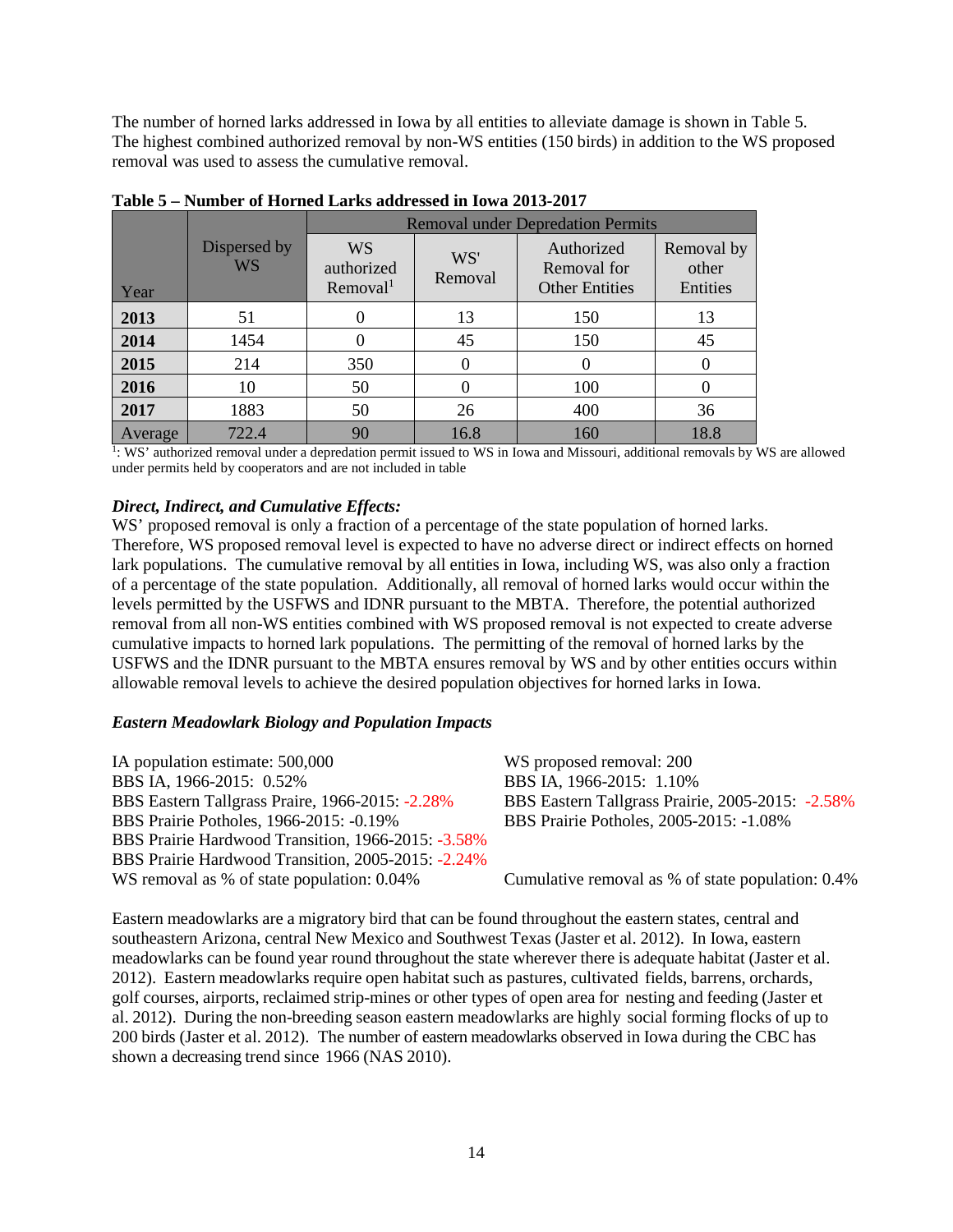The number of eastern meadowlarks addressed in Iowa by all entities to alleviate damage is shown in Table 6. The highest combined authorized removal by non-WS entities (470 birds) in addition to the WS proposed removal was used to assess the cumulative removal.

|         |                           | <b>Removal under Depredation Permits</b>        |                |                                                    |                                 |  |  |
|---------|---------------------------|-------------------------------------------------|----------------|----------------------------------------------------|---------------------------------|--|--|
| Year    | Dispersed by<br><b>WS</b> | <b>WS</b><br>authorized<br>Removal <sup>1</sup> | WS'<br>Removal | Authorized<br>Removal for<br><b>Other Entities</b> | Removal by<br>other<br>Entities |  |  |
| 2013    | 593                       |                                                 | 12             | 420                                                | 10                              |  |  |
| 2014    | 232                       |                                                 | 20             | 420                                                | 22                              |  |  |
| 2015    | 536                       | 200                                             | 31             | 300                                                | 30                              |  |  |
| 2016    | 200                       | 200                                             | 28             | 400                                                | 33                              |  |  |
| 2017    | 722                       | 50                                              | 50             | 470                                                | 114                             |  |  |
| Average | 456.6                     | 66.67                                           | 28.2           | 380                                                | 20.67                           |  |  |

**Table 6 – Number of Eastern meadowlarks addressed in Iowa from 2013 to 2017**

<sup>1</sup>: WS' authorized removal under a depredation permit issued to WS in Iowa and Missouri, additional removals by WS are allowed under permits held by cooperators and are not included in table

#### *Direct, Indirect, and Cumulative Effects:*

Although the eastern meadowlark population trend has been slightly declining since 1966, WS proposed removal is only a fraction of a percent of the state population. Also, the removal of eastern meadowlarks can only occur when permitted by the USFWS through the issuance of depredation permits. Therefore, WS proposed removal level will have no adverse direct or indirect effects on eastern meadowlark populations. The potential authorized removal from all non-WS entities combined with WS proposed removal is also only a fraction of a percent of the state population and therefore it is not expected to create adverse cumulative impacts. The permitting of the removal by the USFWS and the IDNR pursuant to the MBTA ensures removal by WS and by other entities occurs within allowable removal levels to achieve the desired population objectives for eastern meadowlarks in Iowa.

#### *Western Meadowlark Biology and Population Impacts*

IA population estimate: 900,000 WS proposed removal: 200 BBS IA, 1966-2015: -4.15% BBS IA, 1966-2015: -6.01% BBS Eastern Tallgrass Praire, 1966-2015: -5.22% BBS Eastern Tallgrass Prairie, 2005-2015: -7.04% BBS Prairie Potholes, 1966-2015: -1.82% BBS Prairie Potholes, 2005-2015: -1.23% BBS Prairie Hardwood Transition, 1966-2015: -11.74% BBS Prairie Hardwood Transition, 2005-2015: -9.30% WS removal as % of state population:  $0.02\%$  Cumulative removal as % of state population: 0.038%

Western meadowlarks are an abundant grassland bird found throughout the western portion of North America as far east as western Tennessee and Alabama during its wintering range (Davis and Lanyon 2008). In Iowa, western meadowlarks can be found year round throughout most of the state wherever there is adequate habitat (Davis and Lanyon 2008). Western meadowlarks prefer a wide range of open grassland habitats, but are also found in orchards, desert grassland, and along roadsides (Davis and Lanyon 2008). During fall and winter, western meadowlarks may form flocks of up to 200 individuals, sometimes with eastern meadowlarks (Davis and Lanyon 2008). The number of western meadowlarks observed in Iowa during the CBC has shown a slightly declining trend since 1966 (NAS 2010).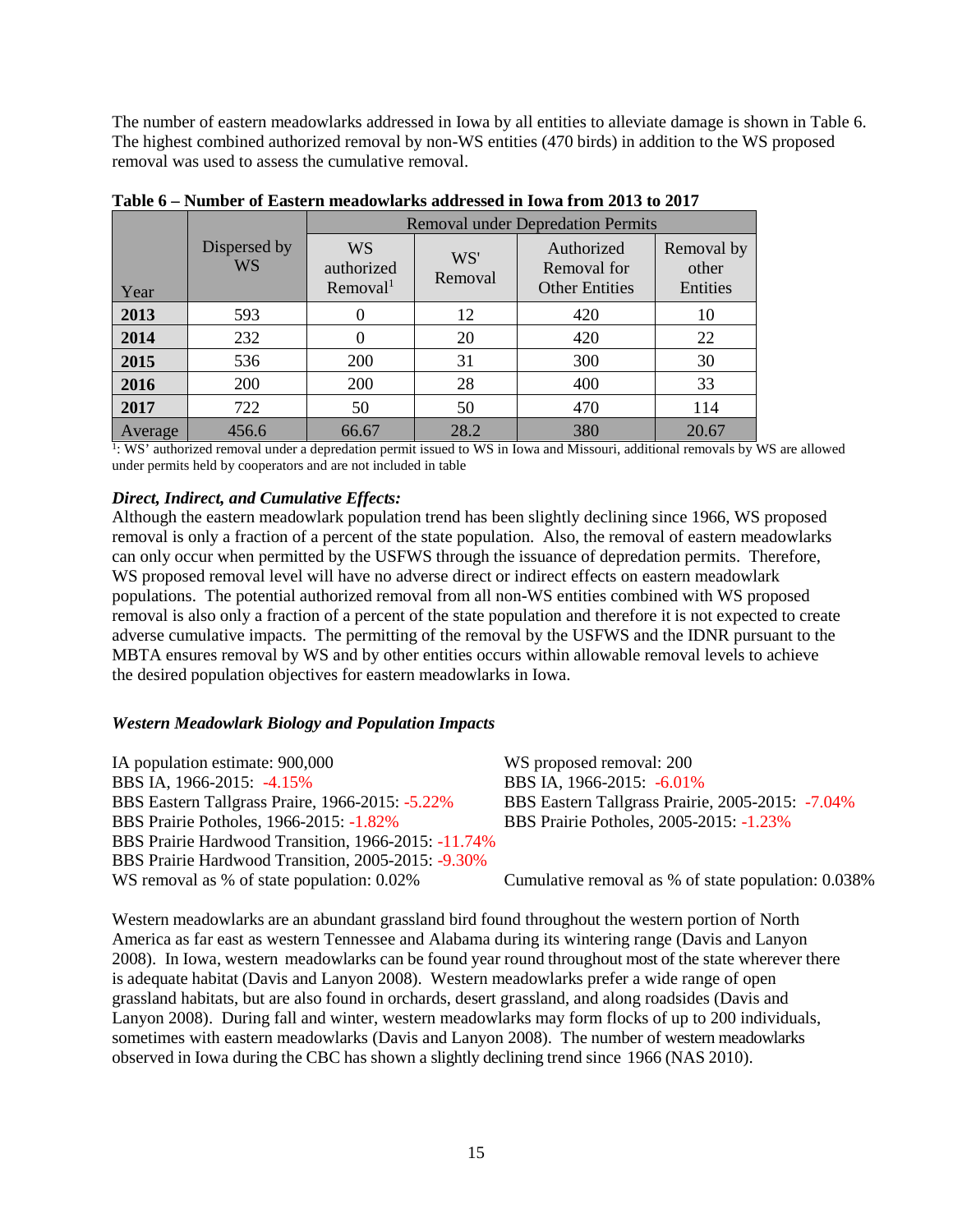The number of western meadowlarks addressed in Iowa by all entities to alleviate damage is shown in Table 7. The highest combined authorized removal by non-WS entities (150 birds) in addition to the WS proposed removal was used to assess the cumulative removal.

|         |                           |                                                 |                | <b>Removal under Depredation Permits</b>           |                                 |
|---------|---------------------------|-------------------------------------------------|----------------|----------------------------------------------------|---------------------------------|
| Year    | Dispersed by<br><b>WS</b> | <b>WS</b><br>authorized<br>Removal <sup>1</sup> | WS'<br>Removal | Authorized<br>Removal for<br><b>Other Entities</b> | Removal by<br>other<br>Entities |
| 2013    |                           |                                                 |                |                                                    |                                 |
| 2014    |                           |                                                 |                |                                                    |                                 |
| 2015    |                           | 50                                              |                |                                                    |                                 |
| 2016    |                           | 50                                              |                |                                                    |                                 |
| 2017    | 110                       | 50                                              | 50             | 150                                                | 50                              |
| Average | 22                        | 30                                              |                | 20                                                 |                                 |

**Table 7 – Number of Western meadowlarks addressed in Iowa from 2013 to 2017**

1: WS' authorized removal under a depredation permit issued to WS in Iowa and Missouri, additional removals by WS are allowed under permits held by cooperators and are not included in table

#### *Direct, Indirect, and Cumulative Effects:*

Although the western meadowlark population trend has been slightly declining since 1966, WS proposed removal is only a fraction of a percent of the state population. Also, the removal of western meadowlarks can only occur when permitted by the USFWS through the issuance of depredation permits. Therefore, WS proposed removal level will have no adverse direct or indirect effects on western meadowlark populations. The potential authorized removal from all non-WS entities combined with WS proposed removal is also not expected to create adverse cumulative impacts. The permitting of the removal by the USFWS and the IDNR pursuant to the MBTA ensures removal by WS and by other entities occurs within allowable removal levels to achieve the desired population objectives for western meadowlarks in Iowa.

#### *Barn Swallow and Population Impacts*

| IA population estimate: 1,100,000                  | WS proposed removal: $500 + 100$ nests (and eggs)  |
|----------------------------------------------------|----------------------------------------------------|
| WS proposed number translocated: 50                |                                                    |
| BBS IA, 1966-2015: -0.22%                          | BBS IA, 1966-2015: -0.43%                          |
| BBS Eastern Tallgrass Praire, 1966-2015: -0.37%    | BBS Eastern Tallgrass Prairie, 2005-2015: -0.88%   |
| BBS Prairie Potholes, 1966-2015: -0.70%            | BBS Prairie Potholes, 2005-2015: -0.11%            |
| BBS Prairie Hardwood Transition, 1966-2015: -0.17% |                                                    |
| BBS Prairie Hardwood Transition, 2005-2015: -1.27% |                                                    |
| WS removal as % of state population: 0.05%         | Cumulative removal as % of state population: 0.12% |
|                                                    |                                                    |

Barn swallows, which are considered the most common swallow in the state, arrive in Iowa as early as mid-April to start nesting (Burnett et al. 1998*b*; Dinsmore 2003). They are common in open rural areas throughout the state and are known to nest in barns and other building, under bridges, in culverts, and along the entrance of caves (Buckelew Jr. and Hall 1994). Barn swallows usually produce two clutches per season, averaging 4-5 eggs per clutch (Brown and Brown 1999). After nesting, barn swallows migrate south to their wintering grounds in Central and South America (Brown and Brown 1999).

The number of barn swallows addressed in Iowa by all entities to alleviate damage is shown in Table 8. WS is also authorized to trap and translocate up to 50 barn swallows annually, but WS did not live-trap and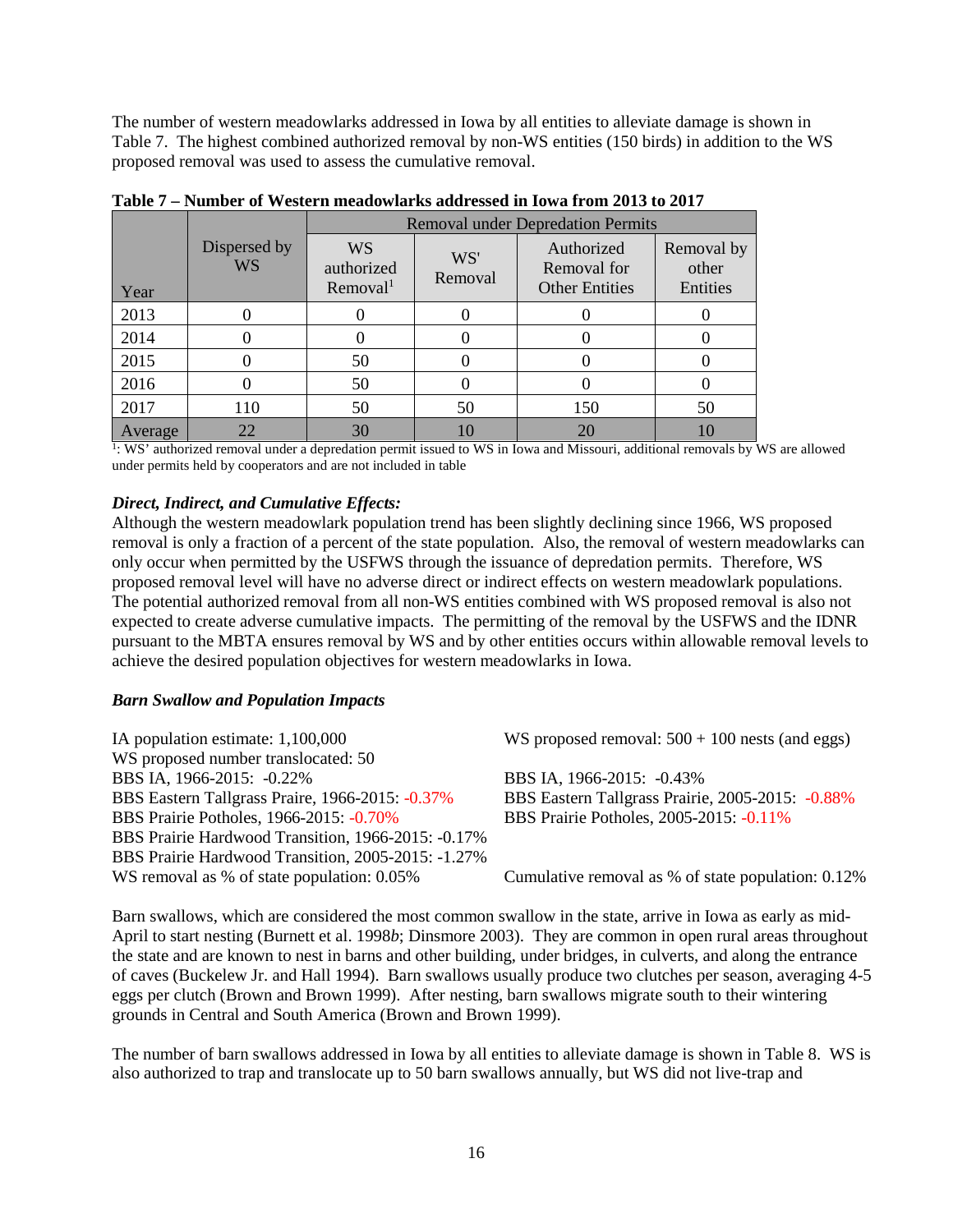translocate any barn swallows during 2013 to 2017. The highest combined authorized removal by non-WS entities (865 birds) in addition to the WS proposed removal was used to assess the cumulative removal.

|                |                           | <b>Removal under Depradation Permits</b> |                    |                                                                  |                                               |  |  |
|----------------|---------------------------|------------------------------------------|--------------------|------------------------------------------------------------------|-----------------------------------------------|--|--|
| Year           | <b>Dispersed by</b><br>WS | WS<br>authorized<br>Removal <sup>1</sup> | <b>WS' Removal</b> | <b>Authorized</b><br><b>Removal for</b><br><b>Other Entities</b> | <b>Removal</b><br>by other<br><b>Entities</b> |  |  |
| 2013           | 77                        | $500 + 10$ nests                         |                    |                                                                  |                                               |  |  |
| 2014           | 896                       | $500 + 10$ nests                         | 6                  | 10                                                               | 6                                             |  |  |
| 2015           | 747                       | $500 + 10$ nests                         | 13                 | 100                                                              | 10                                            |  |  |
| 2016           | 2495                      | $500 + 10$ nests                         | 31                 | 280                                                              | 58                                            |  |  |
| 2017           | 805                       | $500 + 10$ nests                         | 23                 | 865                                                              | 23                                            |  |  |
| <b>Average</b> | 1004                      | $500 + 10$ nests                         | 15.6               | 251                                                              | 19.4                                          |  |  |

**Table 8 – Number of barn swallows addressed in Iowa from 2013 to 2017**

<sup>1</sup>: WS' authorized removal under a depredation permit issued to WS in Iowa and Missouri, additional removals by WS are allowed under permits held by cooperators and are not included in table

## *Direct, Indirect, and Cumulative Effects:*

Although the barn swallow population trend has been slightly declining since 1966, WS proposed removal is only a fraction of a percent of the state population. Based on the best scientific data, WS proposed removal level will have no adverse direct or indirect effects on barn swallow populations. The potential authorized removal from all non-WS entities combined with WS proposed removal is also only a fraction of a percent of the state population and therefore it is not expected to create adverse cumulative impacts. The permitting of the removal by the USFWS and the IDNR pursuant to the MBTA ensures removal by WS and by other entities occurs within allowable removal levels to achieve the desired population objectives for barn swallows in Iowa.

Additionally, WS could live-capture and translocate up to 50 barn swallows. WS' proposed translocation of up to 50 barn swallows is expected to have no adverse direct effects on the barn swallow population in Iowa. Although the live-capture and translocation of this species would be a non-lethal method of reducing damage or threats of damage, barn swallows could be translocated during their nesting season which could lower nesting success. Reduced nesting success could occur by removing one of the adult pairs. Provided most of WS' translocations will occur outside of the nesting season, significant adverse indirect effects from translocation are not expected to occur to the population of barn swallows in Iowa. Barn swallows captured and translocated could be banded for identification purposes using United States Geological Survey approved metal leg-bands appropriate for the species. Banding would occur pursuant to a banding permit issued by the United States Geological Survey. Fair et al. (2010) stated "[w]*hen appropriate* [leg] *band sizes are used, the occurrence and rate of adverse effects on the subjects is ordinarily very low*". The translocation of barn swallows can only occur when permitted by the USFWS. Therefore, all removal, including live-capture and translocation by WS, is authorized and occurs at the discretion of the USFWS, which ensures cumulative take is considered as part of population management objectives for barn swallows.

Barn swallow nests are authorized to be destroyed (which may involve treatment of eggs by oiling, puncturing, or addling to inhibit reproduction) by the USFWS through depredation permits issued to WS. Swallows typically attempt to re-nest repetitively after a significant nest disturbance. Often, the birds will relocate to a suitable nesting environment after repeated nest failures. Therefore, it is unlikely that WS removal of swallow nest will have any significant effects on barn swallow reproduction.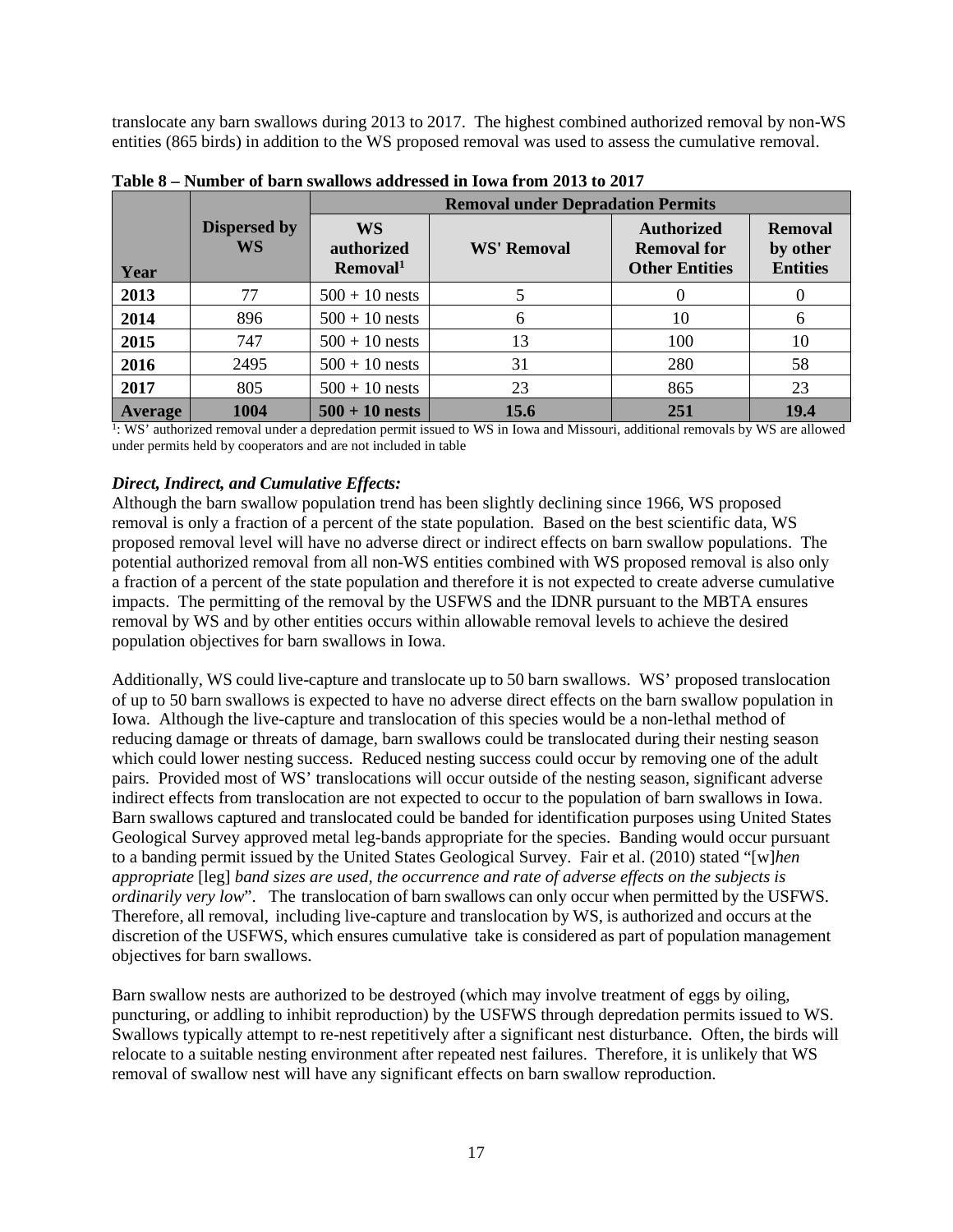#### **Summary**

Evaluation of WS' activities relative to wildlife populations indicated that program activities will likely have no cumulative adverse effects on populations in Iowa. WS' actions would be occurring simultaneously, over time, with other natural processes and human-generated changes that are currently taking place. Those activities include, but are not limited to:

- Natural mortality of wildlife
- Human-induced mortality through private damage management activities
- Human and naturally induced alterations of wildlife habitat
- Annual and perennial cycles in population densities

All those factors play a role in the dynamics of wildlife populations. In many circumstances, requests for assistance arise when some or all of those elements have contrived to elevate target species populations or place target species at a juncture to cause damage to resources. WS' actions to minimize or eliminate damage are constrained as to scope, duration and intensity, for the purpose of minimizing or avoiding impacts to the environment. WS evaluates damage occurring, including other affected elements and the dynamics of the damaging species; determines appropriate strategies to minimize effects on environmental elements; applies damage management actions; and subsequently monitors and adjusts/ceases damage management actions (Slate et al. 1992). This process allows WS to take into consideration other influences in the environment, such as those listed above, in order to avoid cumulative adverse impacts on target species.

#### *Additional Target Species*

In addition to the species analyzed above, other target species may be the subject of WS damage management activities, which involve harassment in small numbers, lethal removal, and nest destruction. The bird species lethally taken and the number of nests destroyed would not exceed twenty for each of the following species: American green-winged teal, bufflehead, lesser scaup, greater scaup, and American wigeon.

None of these bird species are expected to be taken by WS at any level that would adversely affect populations of those species. All of these birds are afforded protection under the MBTA and take is only allowed through the issuance of a depredation permit and only at those levels stipulated in the permit. Therefore, these birds would be taken in accordance with applicable state and federal laws and regulations authorizing take of migratory birds and their nests and eggs, including the USFWS. The USFWS, as the agency with management responsibility for migratory birds, could impose restrictions on depredation take as needed to assure cumulative take does not adversely affect the continued viability of populations. This would assure that cumulative impacts on these bird populations would have no significant adverse impact on the quality of the human environment.

#### *Live-capture and Translocation*

Several species within Iowa are translocated by WS to avoid conflicts, usually on airfields. WS has addressed great horned owl (*Bubo virginianus*) damage using primarily non-lethal dispersal methods and relocation to alleviate the threat of collision to aircraft. Based on requests received from new and existing cooperators, WS anticipates that up to 100 great horned owls could be live-captured and translocated annually under this Supplement.

WS' proposed translocation of great-horned owls is expected to have no adverse direct effects on the owl population. Although the live-capture and translocation of this species would be a non-lethal method of reducing damage or threats of damage, owls could be translocated during their nesting season, which could lower nesting success. Reduced nesting success could occur by removing one of the adult pairs. Provided most of WS' translocations will occur outside of the nesting season, significant adverse indirect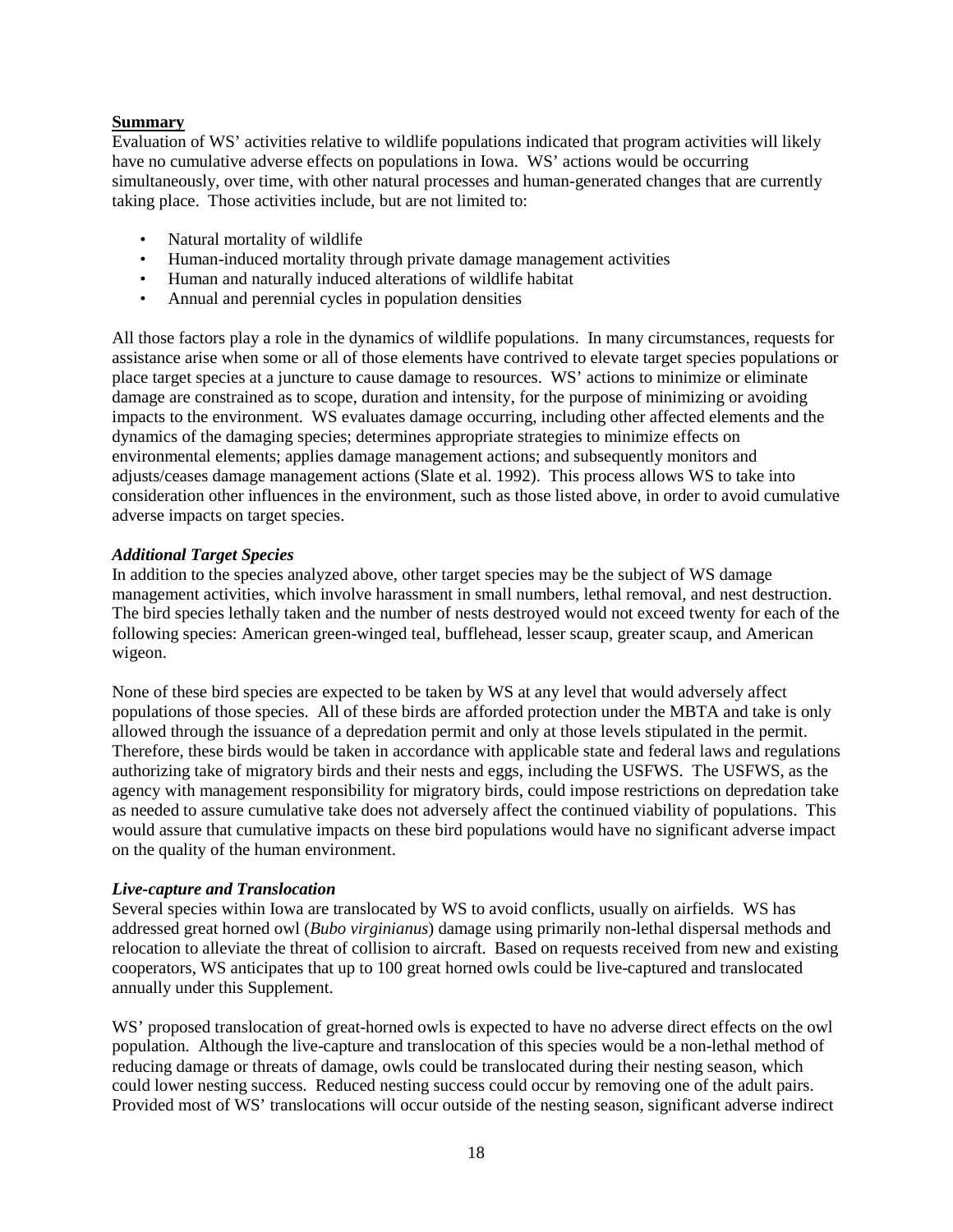effects from translocation are not expected to occur. Owls captured and translocated could be banded for identification purposes using United States Geological Survey approved metal leg-bands appropriate for the species. Banding would occur pursuant to a banding permit issued by the United States Geological Survey. Fair et al. (2010) stated "[w]*hen appropriate* [leg] *band sizes are used, the occurrence and rate of adverse effects on the subjects is ordinarily very low*". The translocation of great-horned owls can only occur when permitted by the USFWS. Therefore, all removal, including live-capture and translocation by WS is authorized and occurs at the discretion of the USFWS, which ensures cumulative take is considered as part of population management objectives for great-horned owls.

### **Issue 2 – Effects on Non-target Wildlife Species Populations, Including T&E Species**

The issue of non-target species effects, including effects on threatened and endangered (T&E) species, arises from the use of non-lethal and lethal methods identified in the alternatives. The use of non-lethal and lethal methods has the potential to inadvertently disperse, capture, or kill non-target wildlife. WS' SOPs are designed to reduce the effects of damage management activities on non-target species' populations, which were discussed in the EA. To reduce the risks of adverse effects to non-target wildlife, WS selects damage management methods that are as target-selective as possible or applies such methods in ways that reduces the likelihood of capturing non-target species. Before initiating management activities, WS also selects locations which are extensively used by the target species and employs baits or lures, which are preferred by those species. Despite WS' best efforts to minimize nontarget take during program activities, the potential for adverse effects to non-targets exists when applying both non-lethal and lethal methods to manage damage or reduce threats to safety.

Non-lethal methods have the potential to cause adverse effects on non-targets primarily through exclusion, harassment, and dispersal. Any exclusionary device erected to prevent access of target species also potentially excludes species that are not the primary reason the exclusion was erected. Therefore, non-target species excluded from areas may potentially be adversely impacted if the area excluded is large enough. The use of auditory and visual dispersal methods used to reduce damage or threats caused by target species are also likely to disperse non-targets in the immediate area where the methods are employed. However, the potential impacts on non-target species are expected to be temporary with target and non-target species often returning after the cessation of dispersal methods.

While every precaution is taken to safeguard against taking non-targets during operational use of methods and techniques for resolving damage and reducing threats caused by wildlife, the use of such methods can result in the incidental take of unintended species. Those occurrences are minimal and should not affect the overall populations of any species. WS has only live captured and released one non-target wild turkey during bird damage management activities since the Decision and FONSI were signed for the EA.

The EA concluded that effects of control methods on non-target species is biologically insignificant to nonexistent and that WS has not adversely affected the viability of any wildlife species populations through bird damage management activities. Bird damage management activities implemented by WS utilize the most selective and appropriate methods for taking targeted bird species and excluding nontarget species. The lethal removal of non-targets from using those methods described in the EA is likely to remain low with removal never reaching a magnitude that a negative impact on populations would occur.

### *Threatened and Endangered Species*

A review of T&E species listed by the USFWS showed the listing of the rusty-patch bumble bee (*Bombus affinis*), Massasauga rattlesnake (*Sistrurus catenatus*), and the delisting of the prairie bush-clover (*Lespedeza leptostachya*) has occurred since the completion of the EA in 2016. Based on a review of the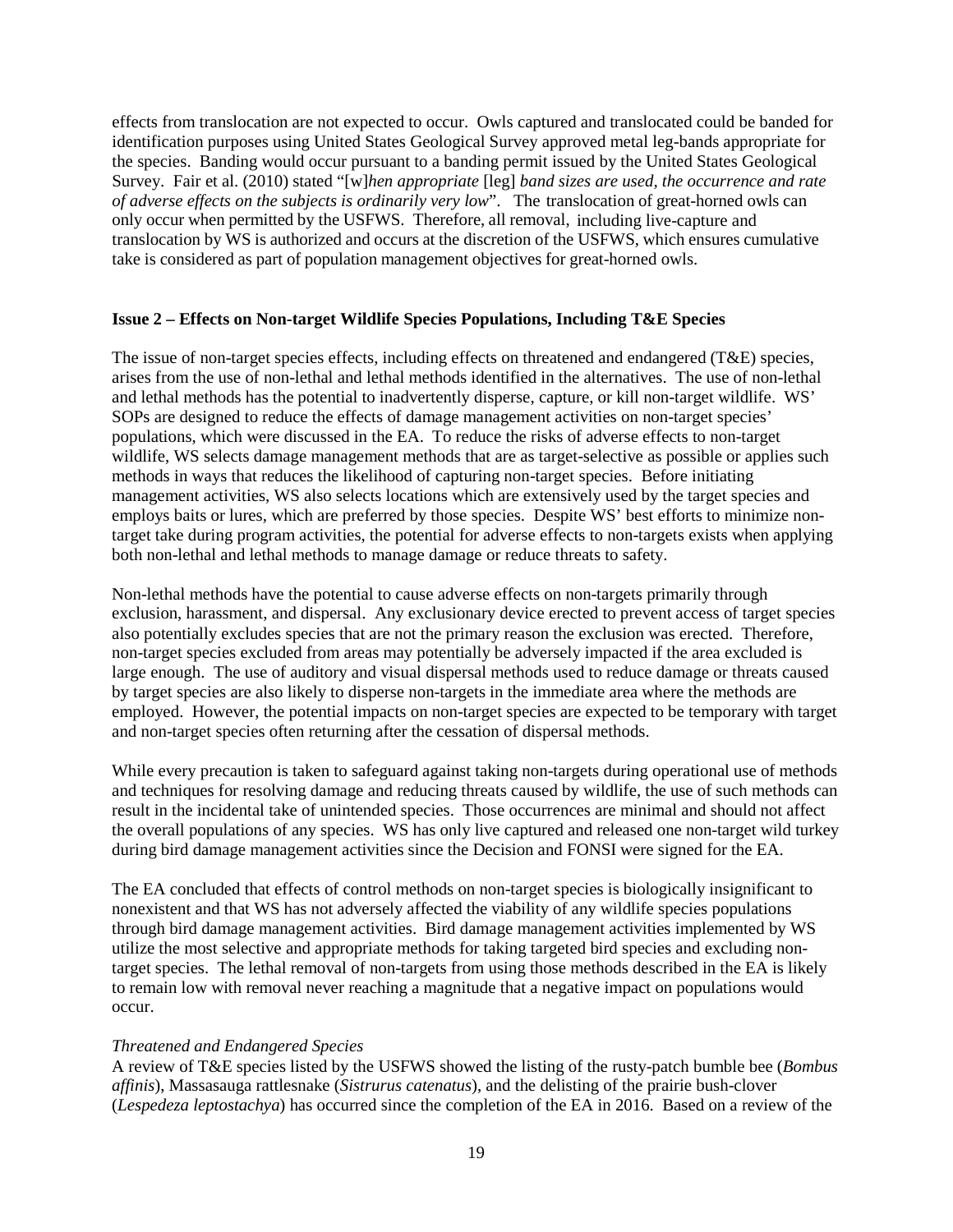best scientific data available, WS has determined that activities conducted pursuant to the proposed action would have "No Effect" on these two newly listed species or their critical habitats. WS has not historically conducted operations in massasauga rattlesnake or rusty-patch bumble bee habitat. WS does not anticipate performing operations in these habitats in the future. While WS may make recommendations for habitat modifications, the program does not typically perform these functions.

WS' program activities in Iowa to manage damage and threats caused by birds have not changed from those described in the EA. A review of those species listed in Iowa and discussed in the EA indicates that WS' bird damage management activities would continue to have no adverse effects on those species. Program activities and their potential impacts on other wildlife species, including T&E species have not changed from those analyzed in the EA. Impacts of the program on this issue are expected to remain insignificant.

# **Issue 3 – Effects of Damage Management Methods on Human Health and Safety**

Since the completion of the EA and the Decision and FONSI in 2017, no injuries to employees or the public occurred from the implementation of methods under the proposed action. Based on the analyses in the EA, when WS' activities are conducted according to WS' directives, SOPs, and in accordance with federal, state, and local laws those activities pose minimal risks to human safety. Program activities and their potential impacts on human health and safety have not changed from those analyzed in the EA. No additional methods or techniques are being proposed for use under the proposed action. Impacts of the program on this issue are expected to remain insignificant.

## **Issue 4 – Effects on the Aesthetic Values of Birds**

As described in the EA, WS employs methods when requested that would result in the dispersal, exclusion, or removal of individuals or small groups of birds to resolve damage to agriculture, property, natural resources, or threats to human health and safety. In some instances where birds are excluded, dispersed, or removed, the ability of interested persons to observe and enjoy those birds will likely temporarily decline. Even the use of non-lethal methods can lead to dispersal of birds if the resource being protected was acting as an attractant. Thus, once the attractant has been removed or made unattractive, birds will likely disperse to other areas where resources are more available.

The use of lethal methods would result in a temporary reduction in local populations resulting from the removal of target birds to resolve requests for assistance. WS' goal is to respond to requests for assistance and to manage those birds responsible for the resulting damage. Therefore, the ability to view and enjoy those birds will still remain if a reasonable effort is made to view those species outside the area in which damage management activities occurred.

The EA concluded the effects on aesthetics would be variable depending on the stakeholders' values towards wildlife. Program activities and potential impacts on human affectionate bonds with birds and aesthetics have not changed from those analyzed in the EA.

### **Summary**

No significant cumulative environmental impacts are expected from activities considered under the Supplement. Likewise, no significant cumulative impacts have been identified from the implementation of the proposed action in the EA since 2016. Under the proposed action, the reduction of wildlife damage or threats using an integrated approach employing both non-lethal and lethal methods would not have significant impacts on wildlife populations in Iowa or nationwide. WS continues to coordinate activities with federal, state, and local entities to ensure activities do not adversely impact wildlife populations. No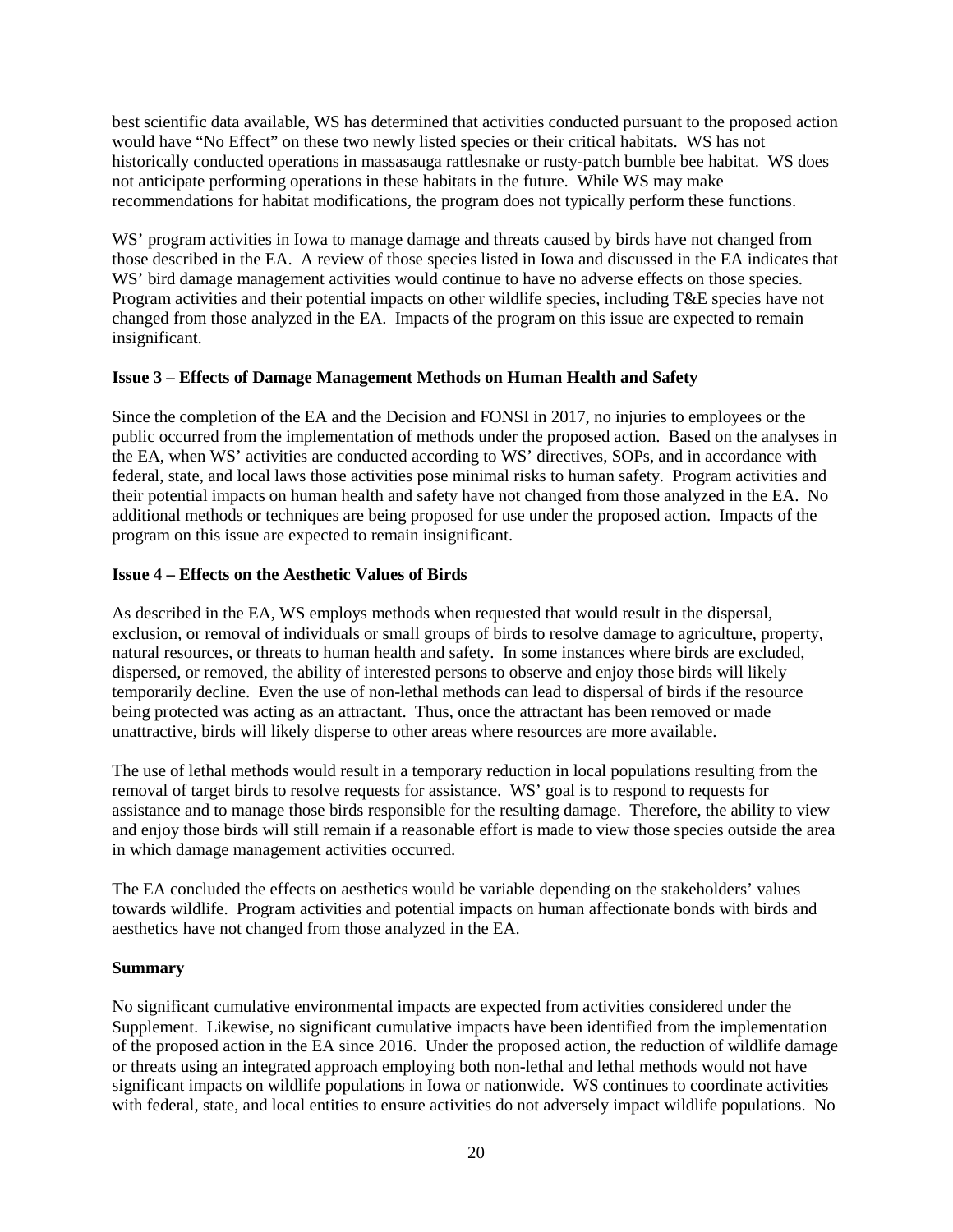risk to public safety is expected when WS' activities are conducted pursuant to the proposed action or the proposed supplement to the EA. The EA further describes and addresses cumulative impacts from the alternatives, including the proposed action.

# **LIST OF PREPARERS AND REVIEWERS**

| Parker Hall,        | State Director, USDA-WS, Columbia, MO                 |
|---------------------|-------------------------------------------------------|
| David Marks.        | District Supervisor, USDA-WS, Urbandale, IA           |
| Joseph Churilla,    | Biological Science Technician, USDA-WS, Urbandale, IA |
| Christopher Croson, | Staff Wildlife Biologist, USDA-WS, Mooresville, NC    |

## **LIST OF PERSONS CONSULTED**

| Rick Rottman, | U.S. Fish & Wildlife Service, Division of Migratory Birds, Bloomington, MN   |
|---------------|------------------------------------------------------------------------------|
| Dale Garner   | Division Administrator, Iowa Department of Natural Resources, Des Moines, IA |
| Orrin Jones   | Waterfowl Biologist, Iowa Department of Natural Resources, Clear Lake, IA    |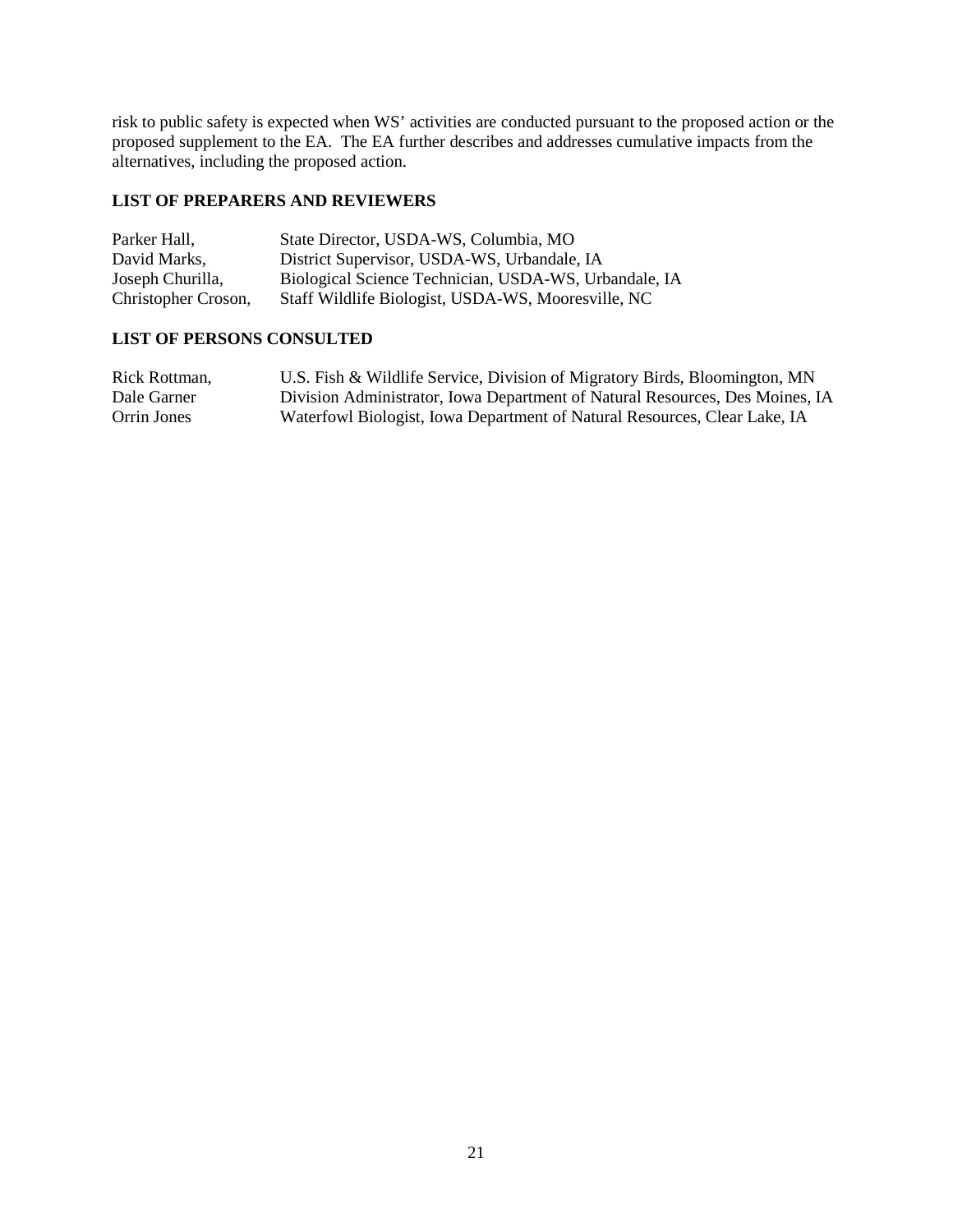#### **LITERATURE CITED**

- Beason, R. C. 1995. Horned lark (*Eremophila alpestris*). *in* A. Poole and F. Gill, editors. The Birds of North America, The Academy of Natural Sciences, Philadelphia, Pennsylvania, and The American Ornithologists' Union, Washington, D.C., USA. Accessed online May 24, 2016: http://bna.birds.cornell.edu/bna/species/195.
- Bellrose, F. C. 1976. Ducks, geese, swans of North America. Second edition. Stackpole, Harrisburg, Pennsylvania, and Wildlife Management Institute, Washington D.C., USA.
- Bellrose, F. and D. Holm. 1994. Ecology and Management of the Wood Duck. Stackpole Books, Mechanicsburg, PA.
- Besser, J. F. 1985. A grower's guide to reducing bird damage to U.S. agricultural crops. Bird Damage Research Rep. No. 340. U.S. Fish and Wildlife Service, Denver Wildl. Res. Center. 84 pp.
- Buckelew, A.R., Jr., and G.A. Hall. 1994. The West Virginia Breeding Bird Atlas. University of Pittsburgh Press, Pittsburgh, PA. 215 pp.
- Bunn, A. G., W. Klein, and K. L. Bildstein. 1995. Time-of-day effects on the numbers and behavior of non-breeding raptors seen on roadside surveys in eastern Pennsylvania. J. Field Ornithol. 66:544–552.
- Coleman, J. S. and J. D. Fraser. 1989. Habitat use and home ranges of black and turkey vultures. J. Wildl. Manage. 53:782–792.
- Eisenmann, E. 1963. Is the black vulture migratory? Wilson Bull. 75:244-249.
- Fair, J., E. Paul, and J. Jones, eds. 2010. Guidelines to the Use of Wild Birds in Research. Washington, D.C.: Ornithological Council.
- Flyways.us. 2017. Waterfowl hunting management in North America. [https://flyways.us/regulations](https://flyways.us/regulations-and-harvest/harvest-trends)[and-harvest/harvest-trends.](https://flyways.us/regulations-and-harvest/harvest-trends) Accessed May 22, 2018.
- Gough, P. M., and J. W. Beyer. 1981. Bird-vectored diseases. Great Plains Wildlife Damage Control Workshop Proceedings 5:260–272.
- Henny, C. J. 1990. Mortality. Pp 140 151 *in* Birds of Prey. I. Newton, P. Olsen, and T. Pyrzalowski, eds. Facts on File, NY, NY. 240 pp.
- Jones, O., A. Hancock, G. Zenner, K. Herring, N. Heiser, R. Howing, T. Neal, D. Harr, G. Handon, D. Janke, and D. Cummings. 2014. Iowa Canada Goose Management Plan. Iowa Department of Natural Resources, Conservation and Recreation Division, Des Moines, IA.
- Lowney, M. S. 1999. Damage by black and turkey vultures in Virginia, 1990 1996. Wildlife Society Bulletin. 27(3): 715-719.
- Mott, D. F., and C. P. Stone. 1973. Bird damage to blueberries in the United States. U.S. Bur. Sport Fisheries and Wildlife, Spec. Sci. Rept., Wildl. No. 172. 15 pp.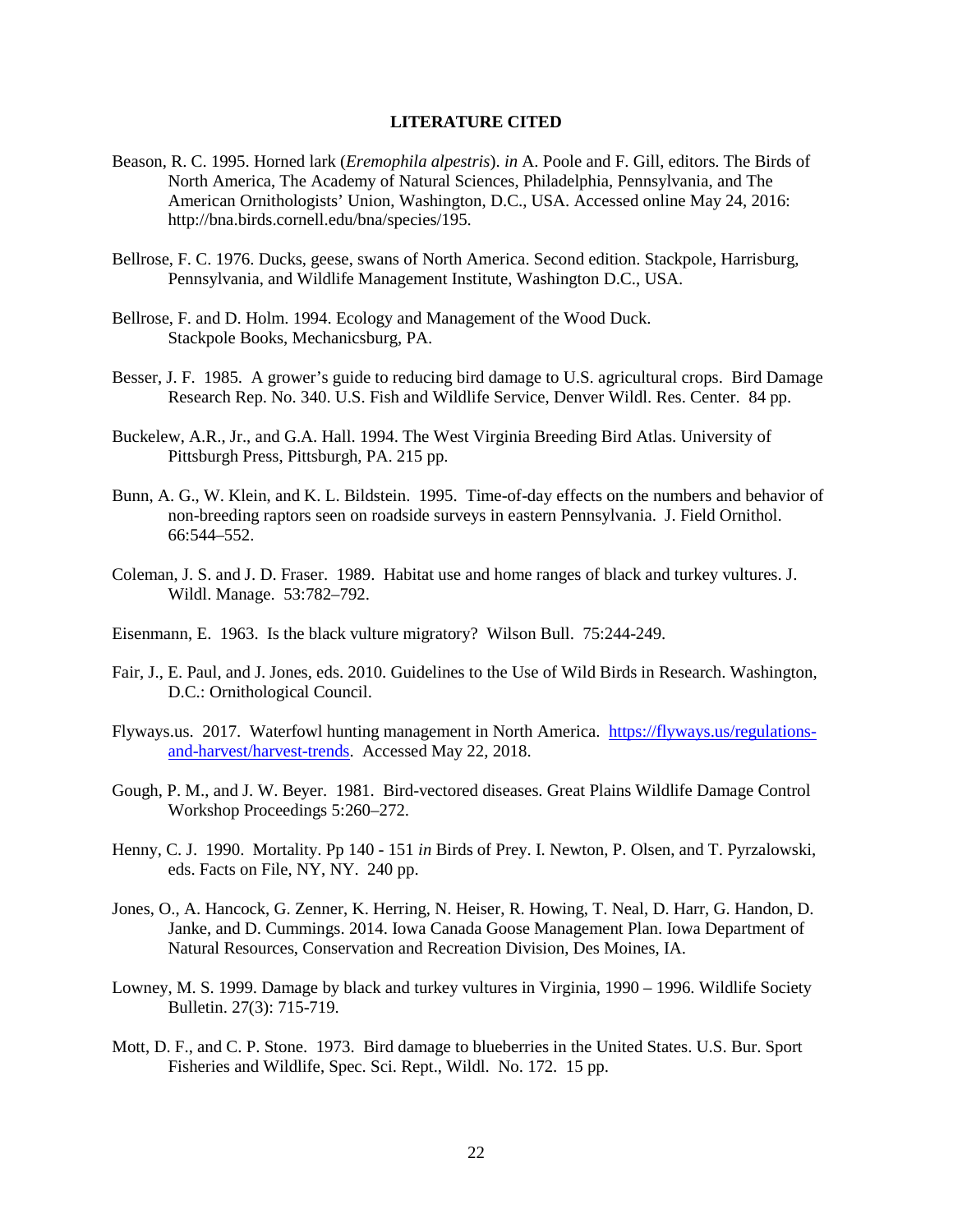- NAS. 2010. The Christmas Bird Count Historical Results. Accessed online April 8, 2016: [www.christmasbirdcount.org.](http://www.christmasbirdcount.org/)
- Palmer, D. S. 1976. Handbook of North American birds. Volume 3. Yale University, New Haven, Connecticut, USA.
- Parmalee, P. W., and B. G. Parmalee. 1967. Results of banding studies of the black vulture in eastern North America. Condor. 69:146–155.
- Partners in Flight Science Committee (PFSC). 2013. Population Estimates Database, version 2013. Accessed online April 8, 2016: http://rmbo.org/pifpopestimates.
- Pimentel, D., L. Lech, R. Zuniga, and D. Morrison. 2000. Environmental and economic costs associated with nonindigenous species in the United States. BioScience. 50:53–65.
- Rich, T. D., C. J. Beardmore, H. Berlanga, P. J. Blancher, M. S. W. Bradstreet, G. S. Butcher, D. W. Demarest, E. H. Dunn, W. C. Hunter, E. E. Iñigo-Elias, J. A. Kennedy, A. M. Martell, A. O. Panjabi, D. N. Pashley, K. V. Rosenberg, C. M. Rustay, J. S. Wendt, and T. C. Will. 2004. Partners in Flight North American Landbird Conservation Plan. Cornell Lab of Ornithology. Ithaca, New York.
- Robb J. R., and T. A. Bookhout. 1995. Influencing wood duck use of natural cavities. Journal of Wildlife Management. 59:372-383.
- Sauer, J. R., J. E. Hines, J. E. Fallon, K. L. Pardieck, D. J. Ziolkowski, Jr., and W. A. Link. 2014. The North American Breeding Bird Survey, Results and Analysis 1966 - 2013. Version 01.30.2015. USGS Patuxent Wildlife Research Center, Laurel, Maryland.
- Seamans, T. W., D. W. Hamershock, and G. E. Bernhardt. 1995. Determination of body density for twelve bird species. Ibis 137:424-428.
- Slate, D. A., R. Owens, G. Connolly, and G. Simmons. 1992. Decision making for wildlife damage management. Trans. N. A. Wildl. Nat. Res. Conf 57:5162.
- USDA. 2016. Environmental Assessment: Reducing Bird in the State of Iowa. United States Department of Agriculture, Animal and Plant Health Inspection Service, Wildlife Services, Urbandale, Iowa. [https://www.aphis.usda.gov/regulations/pdfs/nepa/IA%20Reducing%20Mammal%20Damage%2](https://www.aphis.usda.gov/regulations/pdfs/nepa/IA%20Reducing%20Mammal%20Damage%20EA.pdf) [0EA.pdf.](https://www.aphis.usda.gov/regulations/pdfs/nepa/IA%20Reducing%20Mammal%20Damage%20EA.pdf)
- USFWS. 2016. Waterfowl Population Status, 2016. U.S. Fish and Wildlife Service. Migratory Bird Program. [https://www.fws.gov/birds/surveys-and-data/reports-and-publications/population](https://www.fws.gov/birds/surveys-and-data/reports-and-publications/population-status.php)[status.php.](https://www.fws.gov/birds/surveys-and-data/reports-and-publications/population-status.php) Accessed online April 15, 2018.
- Weber, W.J. 1979. Health Hazards from Pigeons, European Starlings, and English Sparrows. Thompson Publ. Fresno, Calif. 138 pp.
- Williams, R. E. 1983. Integrated management of wintering blackbirds and their economic impact at south Texas feedlots. Ph.D. Dissertation, Tex. A&M Univ., College Station. 282 pp.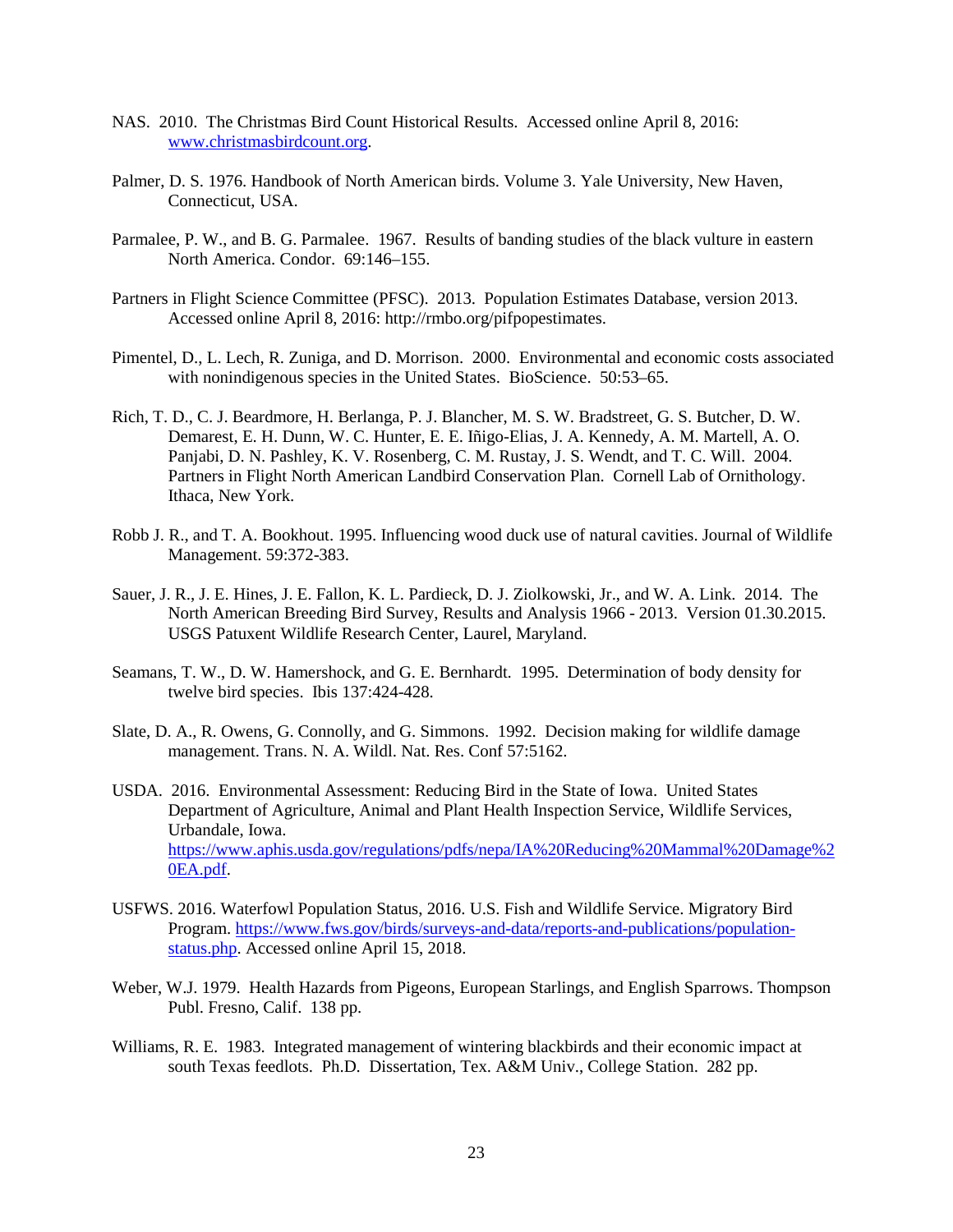Yetter, A. P., S. P. Havera, and C. S. Hine. 1999. Natural-Cavity use by nesting wood ducks in Illinois. Journal of Wildlife Management. 63:630-638.